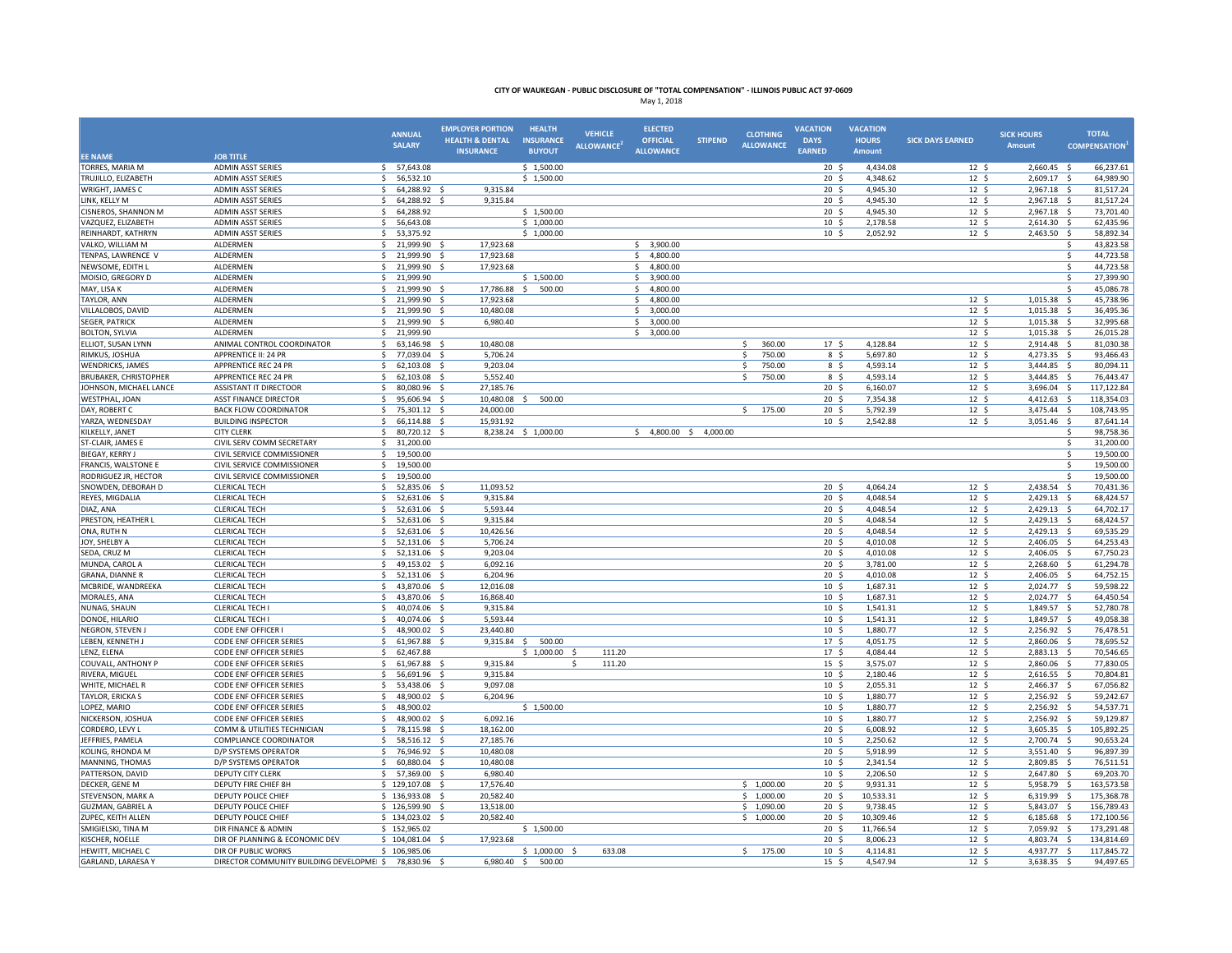|                                           |                                                       | <b>ANNUAL</b><br><b>SALARY</b>                     | <b>EMPLOYER PORTION</b><br><b>HEALTH &amp; DENTAL</b><br><b>INSURANCE</b> | <b>HEALTH</b><br><b>INSURANCE</b><br><b>BUYOUT</b> | <b>VEHICLE</b><br><b>ALLOWANCE</b> | <b>ELECTED</b><br><b>OFFICIAL</b><br><b>ALLOWANCE</b> | <b>STIPEND</b> | <b>CLOTHING</b><br><b>ALLOWANCE</b> | <b>VACATION</b><br><b>DAYS</b><br><b>EARNED</b> | <b>VACATION</b><br><b>HOURS</b><br>Amount | <b>SICK DAYS EARNED</b>            | <b>SICK HOURS</b><br><b>Amount</b> | <b>TOTAL</b><br><b>COMPENSATION</b>                  |
|-------------------------------------------|-------------------------------------------------------|----------------------------------------------------|---------------------------------------------------------------------------|----------------------------------------------------|------------------------------------|-------------------------------------------------------|----------------|-------------------------------------|-------------------------------------------------|-------------------------------------------|------------------------------------|------------------------------------|------------------------------------------------------|
| <b>EE NAME</b>                            | <b>JOB TITLE</b>                                      |                                                    |                                                                           |                                                    |                                    |                                                       |                |                                     |                                                 |                                           |                                    |                                    |                                                      |
| MOTLEY, DAVID WAYNE                       | <b>DIRECTOR PR &amp; MARKETING</b>                    | \$102,976.94                                       | \$<br>11,386.08                                                           | \$1,000.00                                         |                                    |                                                       |                |                                     | 20 <sub>5</sub>                                 | 7,921.30                                  | 12 <sup>5</sup>                    | 4,752.78 \$                        | 128,037.10                                           |
| GALLEGOS, MARIA I<br><b>BORJON, MARIA</b> | EXECUTIVE ASST TO MAYOR<br><b>EXECUTIVE SECRETARY</b> | 66,399.08 \$<br>\$<br>70,931.92 \$<br>$\mathsf{S}$ | 19,767.60<br>27,185.76                                                    |                                                    |                                    |                                                       |                |                                     | $20 \frac{2}{3}$<br>20 <sub>5</sub>             | 5,107.62<br>5,456.30                      | 12 <sup>5</sup><br>12 <sup>5</sup> | 3,064.57 \$<br>3,273.78 \$         | 94,338.87<br>106,847.76                              |
| FERRY, JANE                               | <b>EXECUTIVE SECRETARY</b>                            | $\mathsf{S}$<br>51,802.92                          | 10,133.04                                                                 |                                                    |                                    |                                                       |                |                                     | 10 <sup>5</sup>                                 | 1,992.42                                  | 12S                                | 2,390.90                           | 66,319.28<br>- Ś                                     |
| STONE, PATRICIA                           | <b>EXECUTIVE SECRETARY</b>                            | -Ś<br>50,787.10                                    | 17,923.68                                                                 |                                                    |                                    |                                                       |                |                                     | 10 <sup>5</sup>                                 | 1,953.35                                  | 12 <sup>5</sup>                    | 2,344.02                           | -\$<br>73,008.15                                     |
| HARVEY, ANAYENCI                          | <b>EXECUTIVE SECRETARY</b>                            | 49,791.04<br>\$                                    |                                                                           | \$1,500.00                                         |                                    |                                                       |                |                                     | 10 <sup>5</sup>                                 | 1,915.04                                  | 12 <sup>5</sup>                    | 2,298.05                           | 55,504.13<br>- \$                                    |
| MARQUEZ, ELIZABETH MARTINEZ               | <b>FINANCE COORDINATOR</b>                            | 62,409.12<br>\$                                    | 20,582.40                                                                 |                                                    |                                    |                                                       |                |                                     | 17 <sup>5</sup>                                 | 4,080.60                                  | 12 <sup>5</sup>                    | 2,880.42 \$                        | 89,952.54                                            |
| <b>GATES, VICTORIA</b>                    | <b>FINANCE COORDINATOR</b>                            | 52,839.02<br>-S<br>- 5                             | 12,480.24                                                                 |                                                    |                                    |                                                       |                |                                     | 10 <sup>5</sup>                                 | 2,032.27                                  | 12 <sup>5</sup>                    | 2,438.72                           | 69,790.25<br>- \$                                    |
| LOPEZ, JESSICA                            | <b>FINANCE COORDINATOR</b>                            | -Ś<br>49,791.04<br>- s                             | 18,976.80                                                                 |                                                    |                                    |                                                       |                |                                     | 10 <sup>5</sup>                                 | 1,915.04                                  | $12 \text{ }$                      | 2,298.05                           | 72,980.93<br>- Ś                                     |
| SMITH, KAMIL                              | <b>FINANCE COORDINATOR</b>                            | -Ś<br>49,791.04                                    | 6,419.28                                                                  |                                                    |                                    |                                                       |                |                                     | 10 <sup>5</sup>                                 | 1,915.04                                  | 12 <sup>5</sup>                    | 2,298.05                           | 60,423.41<br>- Ś                                     |
| REED. MICHAEL D                           | <b>FINANCE COORDINATOR</b>                            | 49.791.04<br>$\mathsf{s}$                          |                                                                           |                                                    |                                    |                                                       |                |                                     | 10 <sup>5</sup>                                 | 1.915.04                                  | 12 <sup>5</sup>                    | 2,298.05                           | 54.004.13<br>$\dot{\mathbf{S}}$                      |
| DEROSE, MARK X                            | FIRE BATTALION CHIEF                                  | $$120,125.90$ \$                                   | 27,185.76                                                                 |                                                    |                                    |                                                       |                | \$1,000.00                          | 14S                                             | 15,547.88                                 | 12 <sup>5</sup>                    | $6,663.38$ \$                      | 170,522.92                                           |
| LYONS, ERIC                               | FIRE BATTALION CHIEF                                  | \$115,260.12\$                                     | 20,582.40                                                                 |                                                    |                                    |                                                       |                | \$1,000.00                          | 14S                                             | 14,918.10                                 | 12 <sup>5</sup>                    | $6,393.47$ \$                      | 158,154.10                                           |
| STICKELS, BRETT A                         | FIRE BATTALION CHIEF                                  | \$117,545.00                                       | 20,582.40                                                                 |                                                    |                                    |                                                       |                | \$1,000.00                          | 20 <sup>5</sup>                                 | 9,041.92                                  | 12 <sup>5</sup>                    | 5,425.15 \$                        | 153,594.48                                           |
| CAMARATO, DOUGLAS D                       | FIRE BATTALION CHIEF                                  | 117,545.00                                         | 20,582.40                                                                 |                                                    |                                    |                                                       |                | \$1,000.00                          | 14S                                             | 15,213.84                                 | 12 <sup>5</sup>                    | 6,520.22                           | S.<br>160,861.45                                     |
| <b>VERBRICK, JOEL A</b>                   | FIRE CAPTAIN 24HRS                                    | \$110,361.94<br>- S                                | 17.923.68                                                                 |                                                    |                                    |                                                       |                | 850.00<br>S.                        | 14S                                             | 14,284.13                                 | 12 <sup>5</sup>                    | $6,121.77$ \$                      | 149,541.53                                           |
| SOLER, ANTHONY M                          | FIRE CAPTAIN 24HRS                                    | $$110,361.94$ \$                                   | 20,582.40                                                                 |                                                    |                                    |                                                       |                | 850.00<br>\$                        | $14 \; \text{S}$                                | 14,284.13                                 | $12 \quad$                         | 6,121.77                           | 152,200.25<br>-\$                                    |
| <b>BRIDGES, GEORGE</b>                    | FIRE CHIEF 8HRS                                       | \$145,141.92<br>- \$                               | 20,582.40                                                                 |                                                    |                                    |                                                       |                | 1,000.00<br>\$                      | 20 <sup>5</sup>                                 | 11,164.76                                 | $12 \quad$                         | 6,698.86                           | 184,587.94<br>- \$                                   |
| <b>BURKMAN, STEVEN A</b>                  | FIRE LIEUTENANT 24HR                                  | \$104,803.92<br>- \$                               | 27,185.76                                                                 |                                                    |                                    |                                                       |                | 750.00<br>Ś                         | 14 <sup>5</sup>                                 | 13,564.76                                 | 12 <sup>5</sup>                    | 5,813.47                           | 152,117.91<br>S.                                     |
| RIGNEY, DAVID M                           | FIRE LIEUTENANT 24HR                                  | 104,803.92                                         | 27,185.76                                                                 |                                                    |                                    |                                                       |                | 750.00<br>.S                        | 14S                                             | 13,564.76                                 | 12 <sup>5</sup>                    | 5,813.47                           | 152,117.91<br>−\$                                    |
| KUBLANK, DANIEL F                         | FIRE LIEUTENANT 24HR                                  | \$104,803.92\$                                     | 20,582.40                                                                 |                                                    |                                    |                                                       |                | 750.00<br>\$                        | $14 \; \text{S}$                                | 13,564.76                                 | $12 \div$                          | 5,813.47 \$                        | 145,514.55                                           |
| PAFF, DAVID B                             | FIRE LIEUTENANT 24HR                                  | \$104,803.92                                       | 27,185.76                                                                 |                                                    |                                    |                                                       |                | \$<br>750.00                        | 14S                                             | 13,564.76                                 | 12 <sup>5</sup>                    | 5,813.47 \$                        | 152,117.91                                           |
| PEASE, MICHAEL E                          | FIRE LIEUTENANT 24HR                                  | \$104,803.92                                       |                                                                           | \$1,500.00                                         |                                    |                                                       |                | $\mathsf{s}$<br>750.00              | 14S                                             | 13,564.76                                 | 12 <sup>5</sup>                    | 5,813.47 \$                        | 126,432.15                                           |
| MAYFIELD, KENNETH S                       | FIRE LIEUTENANT 24HR                                  | \$104,803.92\$                                     | 20,582.40                                                                 |                                                    |                                    |                                                       |                | 750.00<br>Ś                         | 14S                                             | 13,564.76                                 | 12 <sup>5</sup>                    | 5,813.47 \$                        | 145,514.55                                           |
| KONCKI, RYAN M                            | FIRE LIEUTENANT 24HR                                  | \$102,422.06                                       | 20,582.40                                                                 |                                                    |                                    |                                                       |                | 750.00<br>\$                        | $12 \frac{2}{7}$                                | 11,362.69                                 | $12 \quad$                         | 5,681.35                           | 140,798.50<br>- S                                    |
| <b>BROWN, JEREMY S</b>                    | FIRE LIEUTENANT 24HR                                  | \$104,803.92\$                                     | 20,582.40                                                                 |                                                    |                                    |                                                       |                | 750.00<br>\$                        | 14S                                             | 13,564.76                                 | 12 <sup>5</sup>                    | 5,813.47 \$                        | 145,514.55                                           |
| <b>BUNTROCK, BRADLEY J</b>                | FIRE LIEUTENANT 24HR                                  | \$104,803.92\$                                     | 19,767.60                                                                 |                                                    |                                    |                                                       |                | 750.00<br>\$                        | 14S                                             | 13,564.76                                 | 12 <sup>5</sup>                    | 5,813.47 \$                        | 144,699.75                                           |
| LOYAL, BARRY R                            | <b>FIRE LIEUTENANT 24HR</b>                           | \$104,803.92<br>- \$                               | 10.133.04                                                                 |                                                    |                                    |                                                       |                | <sup>\$</sup><br>750.00             | 14S                                             | 13,564.76                                 | 12 <sup>5</sup>                    | 5,813.47 \$                        | 135,065.19                                           |
| PAISER, GREGG M<br>SWITALSKI, JOHN S      | FIRE LIEUTENANT 24HR<br>FIRE LIEUTENANT 24HR          | \$104,803.92<br>104,803.92<br>- S                  | 27,185.76<br>20,582.40                                                    |                                                    |                                    |                                                       |                | 750.00<br>Ś<br>Ś<br>750.00          | 14S<br>14 <sup>5</sup>                          | 13,564.76<br>13,564.76                    | $12 \div$<br>12 <sup>5</sup>       | 5,813.47<br>5,813.47               | s.<br>152,117.91<br>145,514.55<br>$\mathbf{\hat{S}}$ |
| VAZQUEZ, MARCO A                          | FIRE LIEUTENANT 24HR                                  | \$104,803.92\$                                     | 20,582.40                                                                 |                                                    |                                    |                                                       |                | 750.00<br>Ŝ.                        | 14 <sup>5</sup>                                 | 13,564.76                                 | 12 <sup>5</sup>                    | 5,813.47 \$                        | 145,514.55                                           |
| KRUSE, JOHN E                             | FIRE LIEUTENANT 24HR                                  | $$102,422.06$ \$                                   | 20,582.40                                                                 |                                                    |                                    |                                                       |                | 750.00<br>S.                        | 12 <sup>5</sup>                                 | 11,362.69                                 | 12 <sup>5</sup>                    | 5,681.35 \$                        | 140,798.50                                           |
| BURLESON, MATTHEW A                       | FIRE LIEUTENANT 24HR                                  | \$104,803.92<br>- \$                               | 18,976.80                                                                 |                                                    |                                    |                                                       |                | 750.00<br>Ś                         | 12 <sup>5</sup>                                 | 11,626.94                                 | $12 \div$                          | 5,813.47 \$                        | 141,971.13                                           |
| DAVIS, STEVEN G                           | FIRE LIEUTENANT 24HR                                  | \$102,422.06                                       | 17,786.88                                                                 |                                                    |                                    |                                                       |                | 750.00<br>\$                        | $12 \quad$                                      | 11,362.69                                 | $12 \div$                          | 5,681.35                           | $\ddot{\varsigma}$<br>138,002.98                     |
| SCHEJBAL, MICHAEL C                       | FIRE LIEUTENANT 24HR                                  | \$<br>99,246.94 \$                                 | 20,582.40                                                                 |                                                    |                                    |                                                       |                | 750.00<br>Ś.                        | 12 <sup>5</sup>                                 | 11,010.45                                 | 12 <sup>5</sup>                    | 5,505.22 \$                        | 137,095.01                                           |
| WARD, SCOTT D                             | FIRE LIEUTENANT 24HR                                  | \$104,803.92\$                                     | 20,582.40                                                                 |                                                    |                                    |                                                       |                | 750.00<br>Ŝ                         | 12 <sup>5</sup>                                 | 11,626.94                                 | 12 <sup>5</sup>                    | 5,813.47 \$                        | 143,576.73                                           |
| MUDRAK, STEVEN S                          | FIRE LIEUTENANT 24HR                                  | \$104,803.92\$                                     | 20,582.40                                                                 |                                                    |                                    |                                                       |                | 750.00<br>Ŝ.                        | 12 <sup>5</sup>                                 | 11,626.94                                 | $12 \quad$                         | 5,813.47 \$                        | 143,576.73                                           |
| PIETRASZAK, MARK E                        | FIRE LIEUTENANT 24HR                                  | \$104,803.92                                       | 20,582.40                                                                 |                                                    |                                    |                                                       |                | 750.00<br>Ś                         | 12 <sup>5</sup>                                 | 11,626.94                                 | $12 \div$                          | 5,813.47                           | S.<br>143,576.73                                     |
| SHAFFER, JOSEPH.                          | FIRE LIEUTENANT 24HR                                  | -Ś<br>99,246.94                                    | 18,976.80                                                                 | \$1,500.00                                         |                                    |                                                       |                | 750.00<br>Ś                         | 12 <sup>5</sup>                                 | 11,010.45                                 | 12 <sup>5</sup>                    | 5,505.22                           | 136,989.41<br>$\dot{\mathbf{S}}$                     |
| CARRIER, JOHN M                           | FIRE LIEUTENANT 24HR                                  | 104.803.92<br>-S<br>- 5                            | 20.582.40                                                                 |                                                    |                                    |                                                       |                | 750.00<br>.S                        | 12S                                             | 11.626.94                                 | 12 <sup>5</sup>                    | 5.813.47                           | s.<br>143.576.73                                     |
| LENZI, STEVEN G                           | FIRE MARSHAL 8HRS                                     | \$117,545.00\$                                     | 20,582.40                                                                 |                                                    |                                    |                                                       |                | \$1,000.00                          | $20 \frac{2}{3}$                                | 9,041.92                                  | $12 \quad$                         | 5,425.15 \$                        | 153,594.48                                           |
| TEN PAS, LAWRENCE J                       | FIRE PREVENTION INSPECTOR                             | 79,514.00 \$<br>-Ś                                 | 16,868.40                                                                 |                                                    |                                    |                                                       |                |                                     | 20 <sup>5</sup>                                 | 6,116.46                                  | 12 <sup>5</sup>                    | 3,669.88 \$                        | 106,168.74                                           |
| JONES, SHAKIRA                            | <b>HR GENERALIST</b>                                  | $\mathsf{S}$<br>62,097.88 \$                       | 6,980.40                                                                  |                                                    |                                    |                                                       |                |                                     | 10 <sup>5</sup>                                 | 2,388.38                                  | 12 <sup>5</sup>                    | 2,866.06 \$                        | 74,332.72                                            |
| <b>BORJON, JESSICA</b>                    | <b>HR GENERALIST</b>                                  | 57,369.00<br>-S                                    | 10,480.08                                                                 |                                                    |                                    |                                                       |                |                                     | 10 <sup>5</sup>                                 | 2,206.50                                  | 12 <sup>5</sup>                    | 2,647.80                           | 72,703.38<br>- \$                                    |
| JONES, TAMEIKA                            | HUMAN RESOURCES DIRECTOR                              | \$109,125.12<br>- \$                               | 19,489.20                                                                 |                                                    |                                    |                                                       |                |                                     | 10 <sup>5</sup>                                 | 4,197.12                                  | 12 <sup>5</sup>                    | 5,036.54 \$                        | 137,847.98                                           |
| ZUPEC, TODD M                             | JOURNEYMAN FF 8 PR                                    | 92,894.88 \$<br>\$                                 | 18,295.44                                                                 |                                                    |                                    |                                                       |                | 750.00<br>\$                        | $20 \frac{2}{3}$                                | 7,145.76                                  | $12 \quad$                         | 4,287.46 \$                        | 123,373.54                                           |
| DELONCKER, WAYNE M                        | JOURNEYMAN FF 24 HR                                   | 88,924.94<br>$\mathsf{S}$                          | 17,571.12                                                                 |                                                    |                                    |                                                       |                | 750.00<br>$\mathsf{S}$              | 14 <sup>5</sup>                                 | 11,509.55                                 | 12 <sup>5</sup>                    | 4,932.66                           | 123,688.27<br>−\$                                    |
| CARSTENS, SCOTT G                         | JOURNEYMAN FF 24 PR                                   | $\mathsf{s}$<br>92,894.88                          | 12.016.08                                                                 |                                                    |                                    |                                                       |                | 750.00<br>\$.                       | 14S                                             | 12,023.37                                 | 12 <sup>5</sup>                    | 5,152.87                           | 122,837.21<br>-\$                                    |
| DAWSON, PAUL F                            | JOURNEYMAN FF 24 PR                                   | -Ś<br>92,894.88                                    |                                                                           | \$1,500.00                                         |                                    |                                                       |                | Ś<br>750.00                         | 14 <sup>5</sup>                                 | 12,023.37                                 | 12 <sup>5</sup>                    | 5,152.87                           | -\$<br>112,321.13                                    |
| SQUIRES, GREGORY I                        | JOURNEYMAN FF 24 PR                                   | 92,894.88<br>-\$                                   | 24,165.12                                                                 |                                                    |                                    |                                                       |                | 750.00<br>Ś                         | 14S                                             | 12,023.37                                 | $12 \div$                          | 5,152.87                           | S.<br>134,986.25                                     |
| BROWN, DANIEL P                           | JOURNEYMAN FF 24 PR                                   | 92,894.88<br>\$<br>- 5                             | 12,016.08                                                                 |                                                    |                                    |                                                       |                | 750.00<br>\$                        | 14S                                             | 12,023.37                                 | $12 \quad$                         | 5,152.87                           | $\ddot{\mathsf{s}}$<br>122,837.21                    |
| MCGRAIN, TIMOTHY R                        | JOURNEYMAN FF 24 PR                                   | 92,894.88 \$<br>-S<br><sup>5</sup>                 | 6,204.96                                                                  |                                                    |                                    |                                                       |                | 750.00<br>Ś.                        | 14 <sup>5</sup>                                 | 12,023.37                                 | 12 <sup>5</sup>                    | 5,152.87 \$                        | 117,026.09                                           |
| VAN HORN, RICHARD C                       | JOURNEYMAN FF 24 PR                                   | 92,894.88<br>- 9<br>-Ś                             | 16,868.40                                                                 |                                                    |                                    |                                                       |                | 750.00<br>\$.                       | 14 <sup>5</sup>                                 | 12,023.37                                 | $12 \div$                          | 5,152.87                           | $\ddot{\varsigma}$<br>127,689.53                     |
| HUTCHISON, ROBERT A<br>HARVEY, ROBERT K   | JOURNEYMAN FF 24 PR<br>JOURNEYMAN FF 24 PR            | 92,894.88<br>92.894.88<br>\$<br>- S                | 5,706.24<br>9.315.84                                                      |                                                    |                                    |                                                       |                | 750.00<br>Ŝ.<br>750.00<br>Ŝ.        | 12 <sup>5</sup><br>14S                          | 10,305.75<br>12,023.37                    | 12 <sup>5</sup><br>12 <sup>5</sup> | 5,152.87<br>5,152.87 \$            | - \$<br>114,809.74<br>120,136.97                     |
| RAU, BRIAN G                              | JOURNEYMAN FF 24 PR                                   | -S<br>92,894.88 \$                                 | 6,204.96                                                                  |                                                    |                                    |                                                       |                | 750.00<br>Ŝ.                        | 12 <sup>5</sup>                                 | 10,305.75                                 | 12 <sup>5</sup>                    | $5,152.87$ \$                      | 115,308.46                                           |
| RAMOS, ALFONSO                            | JOURNEYMAN FF 24 PR                                   | \$<br>92,894.88<br>- S                             | 12,016.08                                                                 |                                                    |                                    |                                                       |                | Ŝ.<br>750.00                        | 12 <sup>5</sup>                                 | 10,305.75                                 | 12 <sup>5</sup>                    | 5,152.87                           | 5<br>121,119.58                                      |
| PAWLIK, MARK C                            | JOURNEYMAN FF 24 PR                                   | 92,894.88                                          | 12,016.08                                                                 |                                                    |                                    |                                                       |                | 750.00<br>Ś                         | $12 \;$ \$                                      | 10,305.75                                 | $12 \text{ }$                      | 5,152.87                           | $\mathsf{s}$<br>121,119.58                           |
| JOSEPH, MICHAEL S                         | JOURNEYMAN FF 24 PR                                   | -Ś<br>92,894.88                                    | 18,295.44                                                                 |                                                    |                                    |                                                       |                | 750.00<br>Ś                         | 12 <sup>5</sup>                                 | 10,305.75                                 | 12 <sup>5</sup>                    | 5,152.87                           | -\$<br>127,398.94                                    |
| <b>SCHMIDT, ROBERT A</b>                  | JOURNEYMAN FF 24 PR                                   | 92.894.88<br>-Ś<br>- S                             | 9.315.84                                                                  |                                                    |                                    |                                                       |                | 750.00<br><b>S</b>                  | 12S                                             | 10.305.75                                 | 12 <sup>5</sup>                    | 5.152.87                           | $\mathsf{S}$<br>118,419.34                           |
| RICE, PAUL A                              | JOURNEYMAN FF 24 PR                                   | \$<br>92,894.88 \$                                 | 18,295.44                                                                 |                                                    |                                    |                                                       |                | 750.00<br>\$                        | $12 \frac{2}{7}$                                | 10,305.75                                 | $12 \quad$                         | 5,152.87                           | 127,398.94<br>−\$                                    |
| <b>BJORING, LYLE S</b>                    | JOURNEYMAN FF 24 PR                                   | \$<br>92,894.88 \$                                 | 18,295.44                                                                 |                                                    |                                    |                                                       |                | Ś<br>750.00                         | 12 <sup>5</sup>                                 | 10,305.75                                 | 12 <sup>5</sup>                    | 5,152.87                           | 127,398.94<br>-\$                                    |
| MCCARTHY, THOMAS W                        | JOURNEYMAN FF 24 PR                                   | \$<br>92,894.88<br>- \$                            | 11,989.20                                                                 |                                                    |                                    |                                                       |                | Ś<br>750.00                         | 12 <sup>5</sup>                                 | 10,305.75                                 | 12 <sup>5</sup>                    | 5,152.87                           | $\ddot{\varsigma}$<br>121,092.70                     |
| O'LEAR, JAMES                             | JOURNEYMAN FF 24 PR                                   | 92,894.88 \$                                       | 18,295.44                                                                 |                                                    |                                    |                                                       |                | 750.00                              | 12 <sup>5</sup>                                 | 10,305.75                                 | 12 <sup>5</sup>                    | 5,152.87                           | 127,398.94<br>-\$                                    |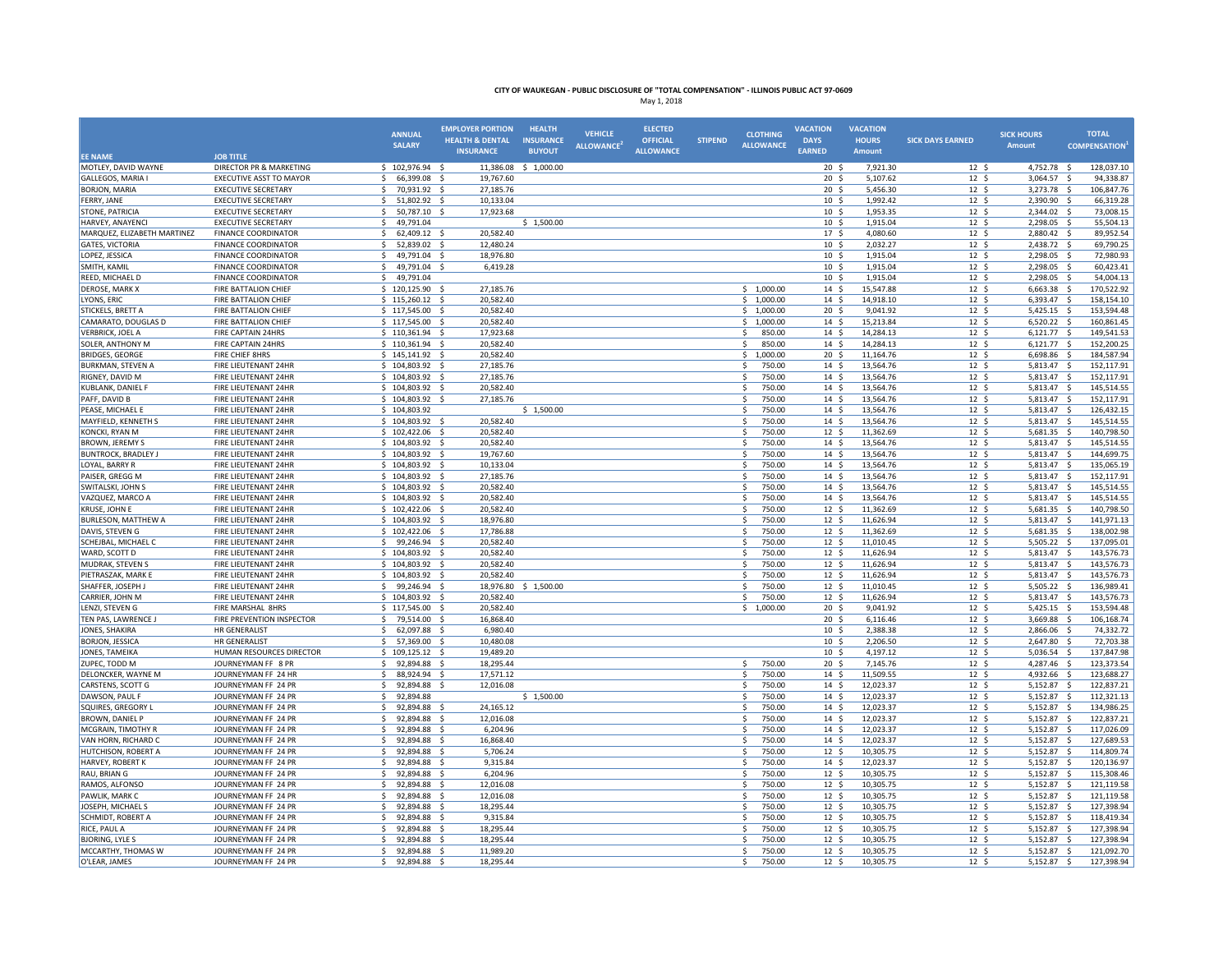|                                           |                                            | <b>ANNUAL</b>                            | <b>EMPLOYER PORTION</b>                        | <b>HEALTH</b>                     | <b>VEHICLE</b>   | <b>ELECTED</b>                      |                | <b>CLOTHING</b>                | <b>VACATION</b>                     | <b>VACATION</b>        |                                     | <b>SICK HOURS</b>       | <b>TOTAL</b>                                   |
|-------------------------------------------|--------------------------------------------|------------------------------------------|------------------------------------------------|-----------------------------------|------------------|-------------------------------------|----------------|--------------------------------|-------------------------------------|------------------------|-------------------------------------|-------------------------|------------------------------------------------|
|                                           |                                            | <b>SALARY</b>                            | <b>HEALTH &amp; DENTAL</b><br><b>INSURANCE</b> | <b>INSURANCE</b><br><b>BUYOUT</b> | <b>ALLOWANCE</b> | <b>OFFICIAL</b><br><b>ALLOWANCE</b> | <b>STIPEND</b> | <b>ALLOWANCE</b>               | <b>DAYS</b><br><b>EARNED</b>        | <b>HOURS</b><br>Amount | <b>SICK DAYS EARNED</b>             | <b>Amount</b>           | <b>COMPENSATION</b>                            |
| <b>EE NAME</b>                            | <b>JOB TITLE</b>                           |                                          |                                                |                                   |                  |                                     |                |                                |                                     |                        |                                     |                         |                                                |
| MOUNT, JACOB C                            | JOURNEYMAN FF 24 PR                        | 92,894.88 \$<br>$\mathsf{S}$             | 18,295.44                                      |                                   |                  |                                     |                | \$<br>750.00                   | 12 <sup>5</sup>                     | 10,305.75              | 12 <sup>5</sup>                     | 5,152.87 \$             | 127,398.94                                     |
| <b>FUDGE, MICHAEL S</b>                   | JOURNEYMAN FF 24 PR                        | \$<br>92,894.88 \$<br>Ś.<br>92.894.88 \$ | 17,571.12                                      |                                   |                  |                                     |                | 750.00<br>S.<br>Ś              | 12 <sup>5</sup><br>12S              | 10,305.75              | 12 <sup>5</sup><br>12 <sup>5</sup>  | 5,152.87 \$             | 126,674.62<br>114.999.82                       |
| THOMAS, LAURALEA                          | JOURNEYMAN FF 24 PR                        | \$.                                      | 5,896.32                                       |                                   |                  |                                     |                | 750.00<br>750.00               |                                     | 10,305.75              |                                     | 5,152.87 \$             | $\zeta$                                        |
| REPEC, SCOTT R<br>FERGUSON, CHRISTOPHER M | JOURNEYMAN FF 24 PR<br>JOURNEYMAN FF 24 PR | 92,894.88<br>Ŝ.<br>92,894.88             | 9,315.84<br>22,738.56<br>- S                   |                                   |                  |                                     |                | \$<br>\$<br>750.00             | $12 \frac{2}{7}$<br>12 <sup>5</sup> | 10,305.75<br>10,305.75 | $12 \text{ }$<br>12 <sup>5</sup>    | 5,152.87<br>5,152.87    | 118,419.34<br>S.<br>131,842.06                 |
| MARKS, BRIAN E                            | JOURNEYMAN FF 24 PR                        | 92,894.88<br>Ŝ.                          | 18,295.44<br>- Ś                               |                                   |                  |                                     |                | 750.00<br>-\$                  | 12 <sup>5</sup>                     | 10,305.75              | 12 <sup>5</sup>                     | 5,152.87 \$             | 127,398.94                                     |
| SLADE, ADAM M                             | JOURNEYMAN FF 24 PR                        | 92,894.88<br>-S                          | 12,016.08                                      |                                   |                  |                                     |                | -S<br>750.00                   | 12 <sup>5</sup>                     | 10,305.75              | 12 <sup>5</sup>                     | 5,152.87                | S.<br>121,119.58                               |
| CASPER, TED N                             | JOURNEYMAN FF 24 PR                        | $\mathsf{s}$<br>92,894.88                | 18,295.44<br>−<                                |                                   |                  |                                     |                | $\mathsf{s}$<br>750.00         | 12 <sup>5</sup>                     | 10,305.75              | $12 \quad$                          | 5,152.87                | 127,398.94<br>-\$                              |
| JACOBI, BRIAN E                           | JOURNEYMAN FF 24 PR                        | 92,894.88<br>Ŝ.                          |                                                | \$1,500.00                        |                  |                                     |                | <sub>S</sub><br>750.00         | 12 <sup>5</sup>                     | 10,305.75              | $12 \quad$                          | 5,152.87                | S.<br>110,603.50                               |
| GONWA, CHAD D                             | JOURNEYMAN FF 24 PR                        | Ŝ.<br>92,894.88                          | $\dot{\mathbf{s}}$<br>18,295.44                |                                   |                  |                                     |                | 750.00<br>-Ś                   | 12 <sup>5</sup>                     | 10,305.75              | 12 <sup>5</sup>                     | 5,152.87                | $\mathsf{S}$<br>127,398.94                     |
| MCCLINTON, DAMIEN L                       | JOURNEYMAN FF 24 PR                        | 92,894.88<br>Ŝ                           | 18,295.44<br>∫ <                               |                                   |                  |                                     |                | 750.00<br>-Ś                   | 12 <sup>5</sup>                     | 10,305.75              | 12 <sup>5</sup>                     | 5,152.87 \$             | 127,398.94                                     |
| BARBOSA, SEAN C                           | JOURNEYMAN FF 24 PR                        | 92,894.88<br>Ŝ                           | 18,295.44                                      |                                   |                  |                                     |                | 750.00<br>-Ś                   | $12 \frac{2}{7}$                    | 10,305.75              | $12 \text{ }$                       | 5,152.87                | -\$<br>127,398.94                              |
| DINICOLA, JONATHAN E                      | JOURNEYMAN FF 24 PR                        | $\mathsf{s}$<br>87,258.08                | 18,295.44<br>- \$                              |                                   |                  |                                     |                | \$<br>750.00                   | 12 <sup>5</sup>                     | 9,680.40               | 12 <sup>5</sup>                     | 4,840.20                | $\mathsf{S}$<br>120,824.12                     |
| JOHNSON, EARLE J                          | JOURNEYMAN FF 24 PR                        | s.<br>92,894.88                          | 24,165.12                                      |                                   |                  |                                     |                | 750.00<br>-Ś                   | 12 <sup>5</sup>                     | 10,305.75              | 12 <sup>5</sup>                     | 5,152.87 \$             | 133,268.62                                     |
| WOLCZYZ, MICHAEL W                        | JOURNEYMAN FF 24 PR                        | $\mathsf{s}$<br>92.894.88 S              | 24,165.12                                      |                                   |                  |                                     |                | \$<br>750.00                   | 12S                                 | 10.305.75              | 12 <sup>5</sup>                     | 5.152.87 \$             | 133.268.62                                     |
| BORDONARO, DANIEL P                       | JOURNEYMAN FF 24 PR                        | 92,894.88<br>Ŝ.                          |                                                |                                   |                  |                                     |                | \$<br>750.00                   | $10 \frac{2}{3}$                    | 8,588.12               | $12 \frac{2}{7}$                    | 5,152.87 \$             | 107,385.88                                     |
| BANDEL, BRIAN G                           | JOURNEYMAN FF 24 PR                        | 92,894.88<br>Ŝ.<br>$\mathsf{s}$          | 16,144.08                                      |                                   |                  |                                     |                | -\$<br>750.00<br><sup>5</sup>  | 10 <sup>5</sup>                     | 8,588.12               | 12 <sup>5</sup>                     | 5,152.87                | - \$<br>123,529.96                             |
| <b>BAKKE, ERIC H</b>                      | JOURNEYMAN FF 24 PR                        | 92.894.88<br><sup>5</sup>                | 24,165.12<br>$\mathcal{S}$                     |                                   |                  |                                     |                | 750.00<br>S.                   | 10 <sup>5</sup>                     | 8,588.12               | 12 <sup>5</sup>                     | 5,152.87                | s.<br>131,551.00<br>-Ś                         |
| MOSS, ELIZABETH A<br>BABB, J M            | JOURNEYMAN FF 24 PR<br>JOURNEYMAN FF 24 PR | 92,894.88<br>89,617.06<br>Ŝ              | 18,295.44<br>6,204.96                          |                                   |                  |                                     |                | 750.00<br>Ś<br>750.00          | 10 <sup>5</sup><br>10 <sup>5</sup>  | 8,588.12<br>8,285.09   | $12 \frac{2}{7}$<br>12 <sup>5</sup> | 5,152.87<br>4,971.05    | 125,681.32<br>109,828.16<br>$\mathbf{\hat{S}}$ |
| HEINTZ, KEVIN                             | JOURNEYMAN FF 24 PR                        | \$<br>89,617.06                          | 12,016.08<br>- S                               |                                   |                  |                                     |                | $\ddot{\mathsf{s}}$<br>750.00  | 10 <sup>5</sup>                     | 8,285.09               | $12 \quad$                          | 4,971.05                | 115,639.28<br>- \$                             |
| JACKSON, MARCUS G                         | JOURNEYMAN FF 24 PR                        | <sup>5</sup><br>89,617.06                | 5,706.24<br>- S                                |                                   |                  |                                     |                | 750.00<br>-Ś                   | 10 <sup>5</sup>                     | 8,285.09               | 12 <sup>5</sup>                     | 4,971.05 \$             | 109,329.44                                     |
| KOHNKE, CHRIS                             | JOURNEYMAN FF 24 PR                        | $\zeta$<br>89,617.06 \$                  | 6,204.96                                       |                                   |                  |                                     |                | <sup>5</sup><br>750.00         | 10 <sup>5</sup>                     | 8,285.09               | 12 <sup>5</sup>                     | 4,971.05 \$             | 109,828.16                                     |
| KOCH, JEFFREY R                           | JOURNEYMAN FF 24 PR                        | Ŝ.<br>89,617.06                          | 23,440.80                                      |                                   |                  |                                     |                | 750.00<br>-Ś                   | 10 <sup>5</sup>                     | 8,285.09               | 12 <sup>5</sup>                     | 4,971.05                | -\$<br>127,064.00                              |
| <b>SKEWES, NATHAN</b>                     | JOURNEYMAN FF 24 PR                        | \$<br>87,258.08                          | - \$<br>17,571.12                              |                                   |                  |                                     |                | \$<br>750.00                   | 10 <sup>5</sup>                     | 8,067.00               | 12 <sup>5</sup>                     | 4,840.20                | S.<br>118,486.40                               |
| CALABRESE, JOHN                           | JOURNEYMAN FF 24 PR                        | 89,617.06 \$<br>\$                       | 18,295.44                                      |                                   |                  |                                     |                | 750.00<br>-S                   | 10 <sup>5</sup>                     | 8,285.09               | 12 <sup>5</sup>                     | 4,971.05 \$             | 121,918.64                                     |
| WINTERCORN, MICHAEL J                     | JOURNEYMAN FF 24 PR                        | 87,258.08<br>S.                          | 18,295.44<br>- S                               |                                   |                  |                                     |                | $\mathsf{s}$<br>750.00         | $10 \frac{2}{3}$                    | 8,067.00               | 12 <sup>5</sup>                     | 4,840.20                | -\$<br>119,210.72                              |
| KOLAR, MARK T                             | JOURNEYMAN FF 24 PR                        | 89,617.06<br>$\mathcal{S}$               | 15,931.92<br>- \$                              |                                   |                  |                                     |                | 750.00<br>-Ś                   | 10 <sup>5</sup>                     | 8,285.09               | 12 <sup>5</sup>                     | 4,971.05                | S.<br>119,555.12                               |
| <b>IHLEN, PETER J</b>                     | JOURNEYMAN FF 24 PR                        | Ŝ.<br>87,258.08                          | 24,165.12                                      |                                   |                  |                                     |                | 750.00<br>S.                   | 10 <sup>5</sup>                     | 8,067.00               | 12 <sup>5</sup>                     | 4,840.20                | 125,080.40<br>-Ś                               |
| ZAHN, GREGORY K                           | JOURNEYMAN FF 24 PR                        | 89.617.06<br><sup>\$</sup>               | 17.485.92<br>- S                               |                                   |                  |                                     |                | $\mathsf{s}$<br>750.00         | 10 <sup>5</sup>                     | 8.285.09               | 12 <sup>5</sup>                     | 4.971.05                | -Ś<br>121.109.12                               |
| <b>CLASEN, THOMAS W</b>                   | JOURNEYMAN FF 24 PR                        | 89,617.06 \$<br>\$                       | 24,165.12                                      |                                   |                  |                                     |                | 750.00<br>-\$                  | $10 \frac{2}{3}$                    | 8,285.09               | $12 \frac{2}{7}$                    | 4,971.05 \$             | 127,788.32                                     |
| LYNCH, TROY A                             | JOURNEYMAN FF 24 PR                        | \$<br>89,617.06 \$                       | 10,426.56                                      |                                   |                  |                                     |                | 750.00<br>\$                   | 10 <sup>5</sup>                     | 8,285.09               | 12 <sup>5</sup>                     | 4,971.05 \$             | 114,049.76                                     |
| SHEAHAN, MATTHEW J                        | JOURNEYMAN FF 24 PR                        | $\mathsf{s}$<br>89,617.06                | 16,868.40<br>$\mathcal{S}$                     |                                   |                  |                                     |                | <sup>5</sup><br>750.00         | 10 <sup>5</sup>                     | 8,285.09               | 12 <sup>5</sup>                     | 4,971.05                | 120,491.60<br>s.                               |
| LARSON, TRAVIS M<br>FREEMAN JR, DAVID E   | JOURNEYMAN FF 24 PR<br>JOURNEYMAN FF 24 PR | Ŝ.<br>87,258.08<br>Ŝ.<br>89,617.06       | 24,165.12<br>- \$<br>17,571.12                 |                                   |                  |                                     |                | 750.00<br>-Ś<br>\$<br>750.00   | 10 <sup>5</sup><br>10 <sup>5</sup>  | 8,067.00<br>8,285.09   | 12 <sup>5</sup><br>12 <sup>5</sup>  | 4,840.20<br>4,971.05 \$ | -\$<br>125,080.40<br>121,194.32                |
| JOHNSON, JUSTIN A                         | JOURNEYMAN FF 24 PR                        | 87,258.08<br>Ŝ.                          | 16,868.40<br>- S                               |                                   |                  |                                     |                | 750.00<br>\$                   | 10 <sup>5</sup>                     | 8,067.00               | $12 \text{ }$                       | 4,840.20                | 117,783.68<br>S.                               |
| OLSON, NEAL A                             | JOURNEYMAN FF 24 PR                        | $\mathsf{S}$<br>87,258.08                | 24,165.12<br>$\mathcal{S}$                     |                                   |                  |                                     |                | 750.00<br>-Ś                   | 10 <sup>5</sup>                     | 8,067.00               | 12 <sup>5</sup>                     | 4,840.20                | 125,080.40<br>$\mathbf{\hat{S}}$               |
| DIAZ, RENE A                              | JOURNEYMAN FF 24 PR                        | $\ddot{\phantom{1}}$<br>84,899.88        | 16,868.40<br>−<                                |                                   |                  |                                     |                | 750.00<br>$\mathsf{s}$         | 10 <sup>5</sup>                     | 7,848.99               | 12S                                 | 4,709.39                | 115,076.66<br>-Ś                               |
| RYNDERS, DUSTIN R                         | JOURNEYMAN FF 24 PR                        | 87,258.08                                | 23,355.60                                      |                                   |                  |                                     |                | -Ś<br>750.00                   | 10 <sup>5</sup>                     | 8,067.00               | 12 <sup>5</sup>                     | 4,840.20                | -Ś<br>124,270.88                               |
| MCDONALD, ROBERT                          | JOURNEYMAN FF 24 PR                        | Ŝ.<br>84,899.88                          | 16,144.08<br>$\mathcal{S}$                     |                                   |                  |                                     |                | <sub>S</sub><br>750.00         | 8 <sup>5</sup>                      | 6,279.19               | 12 <sup>5</sup>                     | 4,709.39                | s.<br>112,782.54                               |
| <b>GALLAGHER, MICHAEL</b>                 | JOURNEYMAN FF 24 PR                        | Ŝ<br>84,899.88 \$                        | 6,204.96                                       |                                   |                  |                                     |                | 750.00<br>-S                   | 8\$                                 | 6,279.19               | 12 <sup>5</sup>                     | 4,709.39                | 102,843.42<br>S.                               |
| UGALDE, GEORGE A                          | JOURNEYMAN FF 24 PR                        | 84,899.88 \$<br><sup>5</sup>             | 9.315.84                                       |                                   |                  |                                     |                | 750.00<br>\$                   | $8\frac{6}{7}$                      | 6,279.19               | $12 \frac{1}{2}$                    | 4,709.39                | 105,954.30<br>- S                              |
| VALENTINE, JONATHAN M                     | JOURNEYMAN FF 24 PR                        | s.<br>84,899.88                          |                                                | \$1,000.00                        |                  |                                     |                | <sub>S</sub><br>750.00         | 8\$                                 | 6,279.19               | 12 <sup>5</sup>                     | 4,709.39                | S.<br>97,638.46                                |
| SHCHEKIN, ALEKSANDER                      | JOURNEYMAN FF 24 PR                        | Ŝ.<br>84,899.88                          |                                                | \$1,500.00                        |                  |                                     |                | 750.00<br>\$                   | 8 \$                                | 6,279.19               | 12 <sup>5</sup>                     | 4,709.39                | 98,138.46<br>-\$                               |
| <b>GRUDE, CHRISTIAN</b>                   | JOURNEYMAN FF 24 PR                        | 84.899.88<br>S.                          | 18.295.44                                      |                                   |                  |                                     |                | \$<br>750.00                   | 8 \$                                | 6.279.19               | 12 <sup>5</sup>                     | 4,709.39                | $\mathsf{S}$<br>114.933.90                     |
| CAVANAUGH, MICHAEL O                      | JOURNEYMAN FF 24 PR                        | 84,899.88<br>\$                          | 16,144.08                                      |                                   |                  |                                     |                | 750.00<br>-\$                  | 8\$                                 | 6,279.19               | $12 \frac{1}{2}$                    | 4,709.39                | 112,782.54<br>-\$                              |
| JOHNSON, EDWARD                           | JOURNEYMAN FF 24 PR                        | $\mathsf{s}$<br>84,899.88                | 16,144.08                                      |                                   |                  |                                     |                | -Ś<br>750.00                   | 8 \$                                | 6,279.19               | 12 <sup>5</sup>                     | 4,709.39                | 112,782.54<br>$\dot{\mathbf{s}}$               |
| PELLEGRINO, MICHAEL                       | JOURNEYMAN FF 24 PR                        | 84,899.88                                | 11,827.20                                      |                                   |                  |                                     |                | <sub>S</sub><br>750.00         | 8 \$                                | 6,279.19               | 12 <sup>5</sup>                     | 4,709.39                | 108,465.66<br>$\mathsf{s}$                     |
| AGOS, MICHAEL                             | JOURNEYMAN FF 24 PR                        | 84,899.88                                | 11,017.68<br>-S                                |                                   |                  |                                     |                | $\mathsf{s}$<br>750.00         | 8 \$                                | 6,279.19               | 12 <sup>5</sup>                     | 4,709.39                | $\dot{\mathbf{s}}$<br>107,656.14               |
| VANDENBROUCKE, SCOTT<br>THOMPSON, EDWARD  | JOURNEYMAN FF 24 PR<br>JOURNEYMAN FF 24 PR | 84,899.88<br>Ŝ<br>84,899.88 \$<br>\$     | 9,315.84<br>- S<br>11,989.20                   |                                   |                  |                                     |                | 750.00<br>-\$<br>750.00<br>-\$ | 8\$<br>8\$                          | 6,279.19<br>6,279.19   | $12 \text{ }$<br>$12 \frac{1}{2}$   | 4,709.39<br>4,709.39    | $\mathsf{S}$<br>105,954.30<br>108,627.66<br>S. |
| STANKEVICIUS, GYTIS                       | JOURNEYMAN FF 24 PR                        | 82,541.94 \$<br>\$                       | 16,868.40                                      |                                   |                  |                                     |                | 750.00<br>-Ś                   | 8 \$                                | 6,104.80               | 12 <sup>5</sup>                     | 4,578.60 \$             | 110,843.73                                     |
| MINOGUE, DANIEL                           | JOURNEYMAN FF 24 PR                        | $\mathcal{S}$<br>82,541.94               | 5,706.24<br>- S                                |                                   |                  |                                     |                | 750.00<br>Ś                    | $8\sqrt{5}$                         | 6,104.80               | 12 <sup>5</sup>                     | 4,578.60                | S.<br>99,681.57                                |
| MILAKOVIC, JAMES                          | JOURNEYMAN FF 24 PR                        | 82,541.94 \$<br>Ŝ                        | 5,593.44                                       |                                   |                  |                                     |                | \$<br>750.00                   | 8\$                                 | 6,104.80               | $12 \text{ }$                       | 4,578.60                | 99,568.77<br>- Ś                               |
| <b>VESELING, RYAN</b>                     | JOURNEYMAN FF 24 PR                        | 82,541.94<br>\$                          | 6,204.96<br>- S                                |                                   |                  |                                     |                | 750.00<br>\$                   | 8 <sup>5</sup>                      | 6,104.80               | 12 <sup>5</sup>                     | 4,578.60                | 100,180.29<br>S.                               |
| ROSS, ALDEN                               | JOURNEYMAN FF 24 PR                        | 82,541.94 \$<br>-S                       | 6,204.96                                       |                                   |                  |                                     |                | 750.00<br>\$                   | 8 \$                                | 6,104.80               | 12 <sup>5</sup>                     | 4,578.60                | - \$<br>100,180.29                             |
| <b>OLAKOWSKI, MARK</b>                    | JOURNEYMAN FF 24 PR                        | Ŝ.<br>82.541.94 \$                       | 17.571.12                                      |                                   |                  |                                     |                | $\mathsf{s}$<br>750.00         | 8 \$                                | 6.104.80               | 12 <sup>5</sup>                     | 4.578.60                | -Ś<br>111.546.45                               |
| ROBISON, MICHAEL                          | JOURNEYMAN FF 24 PR                        | 82,541.94                                | 9,315.84                                       |                                   |                  |                                     |                | 750.00<br>Ś                    | 8\$                                 | 6,104.80               | $12 \text{ }$                       | 4,578.60                | 103,291.17<br>-Ś                               |
| HART, CHRISTOPHER                         | JOURNEYMAN FF 24 PR                        | 82,541.94<br>Ŝ                           | 5,706.24                                       |                                   |                  |                                     |                | 750.00<br>-Ś                   | 8 \$                                | 6,104.80               | 12 <sup>5</sup>                     | 4,578.60                | -\$<br>99,681.57                               |
| ADAMIAK, JULIA                            | <b>LABORATORY SUPERVISOR</b>               | 69.931.94<br>$\mathcal{S}$               | 6.980.40<br>$\sim$                             |                                   |                  |                                     |                | <sub>S</sub><br>175.00         | 15 <sup>5</sup>                     | 4.034.54               | 12 <sup>5</sup>                     | 3.227.63                | s.<br>84.349.50                                |
| TESSMANN, MATTHEW                         | LABORER                                    | 49,394.02 \$<br>-S                       | 9,600.00                                       |                                   |                  |                                     |                | 180.00<br>-Ś                   | $10 \frac{2}{3}$                    | 1,899.77               | $12 \frac{1}{2}$                    | 2,279.72                | 63,353.51<br>−\$                               |
| PLASCENCIA, EPIGMENIO                     | LABORER                                    | $\mathcal{S}$<br>49,394.02 \$            | 24,000.00                                      |                                   |                  |                                     |                | Ś<br>180.00                    | 10 <sup>5</sup>                     | 1,899.77               | 12 <sup>5</sup>                     | 2,279.72 \$             | 77,753.51                                      |
| JORDAN, MARCUS                            | LABORER                                    | \$<br>49,394.02                          | - \$<br>24,000.00                              |                                   |                  |                                     |                | <sub>S</sub><br>360.00         | 10 <sup>5</sup>                     | 1,899.77               | 12 <sup>5</sup>                     | 2,279.72 \$             | 77,933.51                                      |
| KUNSCH, JOSEPH                            | LABORER                                    | 42,562.00 \$                             | 24,000.00                                      |                                   |                  |                                     |                | 180.00<br>Ŝ                    | 10 <sup>5</sup>                     | 1,637.00               | 12 <sup>5</sup>                     | 1,964.40                | 70,343.40<br>-\$                               |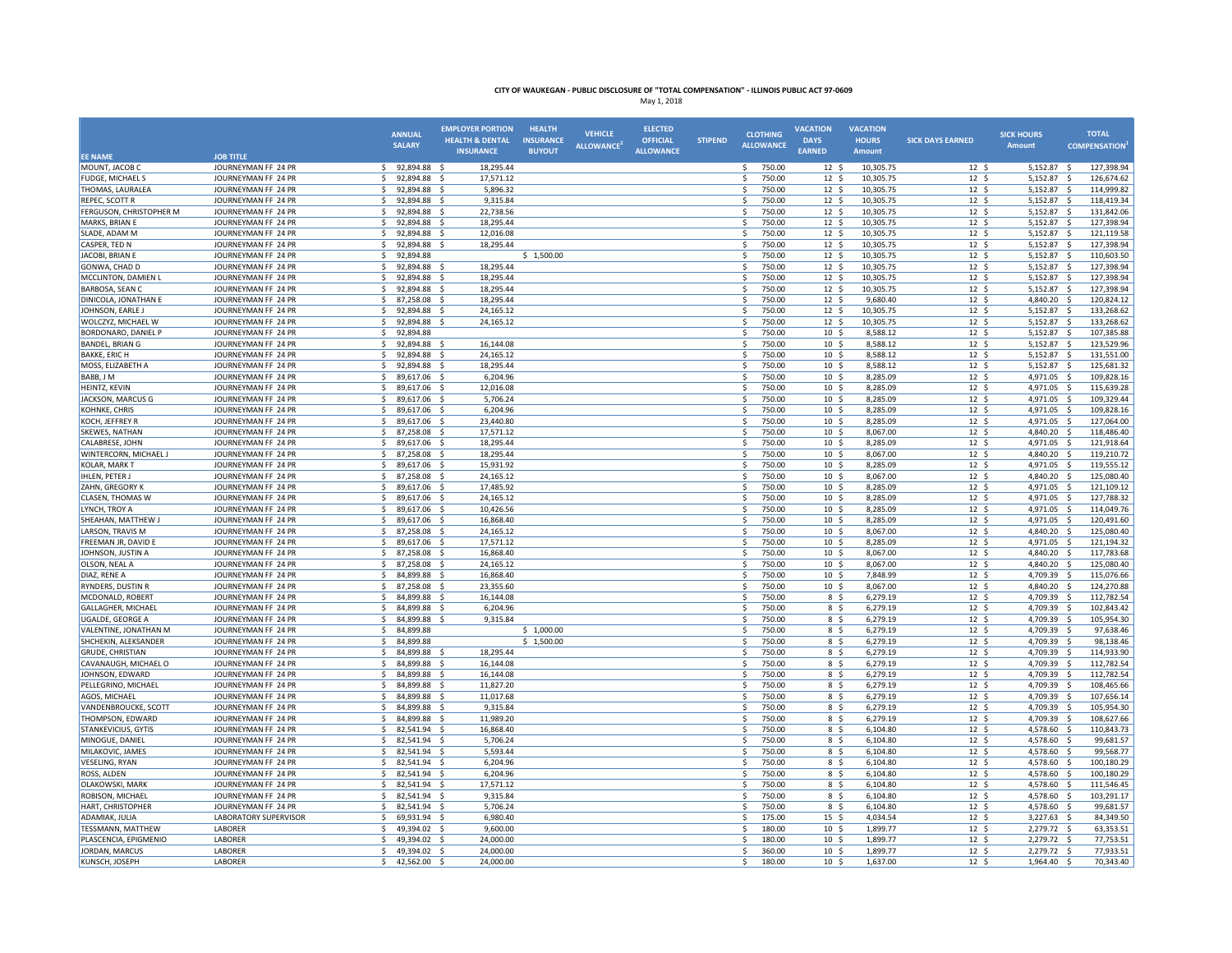|                                         |                                                        | <b>ANNUAL</b>                                    | <b>EMPLOYER PORTION</b><br><b>HEALTH &amp; DENTAL</b> | <b>HEALTH</b><br><b>INSURANCE</b> | <b>VEHICLE</b>                | <b>ELECTED</b><br><b>OFFICIAL</b> | <b>STIPEND</b> | <b>CLOTHING</b>                        | <b>VACATION</b><br><b>DAYS</b>     | <b>VACATION</b><br><b>HOURS</b> | <b>SICK DAYS EARNED</b>             | <b>SICK HOURS</b>    | <b>TOTAL</b>                                  |
|-----------------------------------------|--------------------------------------------------------|--------------------------------------------------|-------------------------------------------------------|-----------------------------------|-------------------------------|-----------------------------------|----------------|----------------------------------------|------------------------------------|---------------------------------|-------------------------------------|----------------------|-----------------------------------------------|
| <b>EE NAME</b>                          | <b>JOB TITLE</b>                                       | <b>SALARY</b>                                    | <b>INSURANCE</b>                                      | <b>BUYOUT</b>                     | <b>ALLOWANCE</b> <sup>4</sup> | <b>ALLOWANCE</b>                  |                | <b>ALLOWANCE</b>                       | <b>EARNED</b>                      | Amount                          |                                     | <b>Amount</b>        | <b>COMPENSATION</b>                           |
| LOPEZ, ANTONIO                          | LABORER                                                | 42,562.00<br>\$                                  | - \$<br>24,000.00                                     |                                   |                               |                                   |                | \$<br>180.00                           | 10 <sup>5</sup>                    | 1,637.00                        | 12 <sup>5</sup>                     | 1,964.40             | 70,343.40<br>S.                               |
| MARQUEZ, ADOLFO                         | LABORER                                                | 42,562.00<br>\$                                  | 9,600.00<br>- S                                       |                                   |                               |                                   |                | 180.00<br>\$                           | $10 \frac{2}{3}$                   | 1,637.00                        | $12 \; \text{S}$                    | 1,964.40             | 55,943.40<br>- \$                             |
| <b>DECKER, AUSTIN</b>                   | LABORER                                                | 41,933.06 \$<br>$\mathsf{S}$                     | 9,600.00                                              |                                   |                               |                                   |                | 180.00<br>$\mathsf{S}$                 | 10 <sup>5</sup>                    | 1,612.81                        | 12 <sup>5</sup>                     | 1,935.37 \$          | 55,261.24                                     |
| CURTIS, EDWARD                          | LABORER                                                | $\ddot{\phantom{1}}$<br>41,933.06                | 24,000.00<br>- S                                      |                                   |                               |                                   |                | $\mathsf{s}$<br>180.00                 | 10 <sup>5</sup>                    | 1,612.81                        | 12 <sup>5</sup>                     | 1,935.37             | - Ś<br>69,661.24                              |
| RIVERA, RUBEN M                         | LABORER                                                | Ŝ.<br>41,312.96                                  | 9,600.00                                              |                                   |                               |                                   |                | \$<br>180.00                           | $10 \frac{2}{3}$                   | 1,588.96                        | $12 \frac{2}{7}$                    | 1,906.75             | -\$<br>54,588.67                              |
| ALCAIDE, SANTIAGO                       | LABORER                                                | 41,312.96<br>\$                                  | 9,600.00<br>- \$                                      |                                   |                               |                                   |                | 180.00<br>\$                           | 10 <sup>5</sup>                    | 1,588.96                        | 12 <sup>5</sup>                     | 1,906.75             | 54,588.67<br>- \$                             |
| SHIPLEY, MATTHEW E                      | LABORER                                                | 41,312.96<br>Ŝ.                                  | 24,000.00<br>- S                                      |                                   |                               |                                   |                | 180.00<br>S.                           | 10 <sup>5</sup>                    | 1,588.96                        | 12 <sup>5</sup>                     | 1,906.75             | 68,988.67<br>- Ś                              |
| <b>NGUYEN, NGHIA THE</b>                | MAINTENANCE WORKER                                     | 64,136.98<br><sup>5</sup>                        | 24,000.00<br>- S                                      |                                   |                               |                                   |                | 180.00<br>-Ś                           | 20 <sup>5</sup>                    | 4,933.61                        | 12 <sup>5</sup>                     | 2,960.17             | 96,210.76<br>-\$                              |
| BERRIOS, JOSE A                         | MAINTENANCE WORKER                                     | $\ddot{\phantom{1}}$<br>64,136.98                | 24,000.00<br>- \$                                     |                                   |                               |                                   |                | 180.00<br>-\$                          | 20 <sub>5</sub>                    | 4,933.61                        | $12 \frac{2}{7}$                    | 2,960.17             | 96,210.76<br>-\$                              |
| ROBISON, DAVID C                        | MAINTENANCE WORKER                                     | 64,136.98<br>Ŝ                                   | 9,600.00<br>- S                                       |                                   |                               |                                   |                | 180.00<br>-Ś                           | 20 <sub>5</sub>                    | 4,933.61                        | 12 <sup>5</sup>                     | 2,960.17             | 81,810.76<br>- Ś                              |
| RIVERA, EDGAR                           | <b>MAINTENANCE WORKER</b>                              | 64,136.98<br>Ŝ.                                  | 9.600.00<br>$\mathbf{S}$                              |                                   |                               |                                   |                | 180.00<br>-Ś                           | 20 <sub>5</sub>                    | 4,933.61                        | 12 <sup>5</sup>                     | 2.960.17             | 81.810.76<br>$\mathbf{\hat{S}}$               |
| <b>SMITH, THOMAS E</b>                  | <b>MAINTENANCE WORKER</b>                              | \$<br>64,136.98 \$                               | 24,000.00                                             |                                   |                               |                                   |                | 360.00<br>-S                           | 20 <sub>5</sub>                    | 4,933.61                        | 12 <sup>5</sup>                     | 2,960.17 \$          | 96,390.76                                     |
| MAROCCO, JOSEPH                         | MAINTENANCE WORKER                                     | Ŝ.<br>64,136.98 \$                               | 9,600.00                                              |                                   |                               |                                   |                | \$<br>180.00                           | 20 <sub>5</sub>                    | 4,933.61                        | 12 <sup>5</sup>                     | 2,960.17 \$          | 81,810.76                                     |
| VOINOVICH, MICHAEL A                    | MAINTENANCE WORKER                                     | Ŝ.<br>60,590.08                                  | 24,000.00<br>- S                                      |                                   |                               |                                   |                | <sub>S</sub><br>360.00                 | $20 \frac{2}{3}$                   | 4,660.78                        | $12 \quad$                          | 2,796.47             | 92,407.32<br>- \$                             |
| DURKIN, WILLIAM K<br>EVANS, EDDIE A     | MAINTENANCE WORKER<br><b>MAINTENANCE WORKER</b>        | Ŝ.<br>61,892.02<br>61,892.02                     | 9,600.00<br>24,000,00<br>−\$                          |                                   |                               |                                   |                | 180.00<br>\$<br>\$<br>180.00           | 20 <sup>5</sup><br>20 <sub>5</sub> | 4,760.92<br>4.760.92            | 12 <sup>5</sup><br>12 <sup>5</sup>  | 2,856.55<br>2,856.55 | 79,289.50<br>$\mathbf{\hat{S}}$<br>93.689.50  |
|                                         |                                                        | \$<br>56,675.12 \$                               | 24,000.00                                             |                                   |                               |                                   |                | 180.00                                 | $20 \frac{2}{3}$                   | 4,359.62                        |                                     |                      | -\$<br>87,830.52                              |
| NGUYEN, LUAN V<br>JAMISON, JAMES        | <b>MAINTENANCE WORKER</b><br><b>MAINTENANCE WORKER</b> | \$<br>Ŝ.<br>56,275.12                            | - \$<br>24,000.00                                     |                                   |                               |                                   |                | -\$<br>-Ś<br>180.00                    | 20 <sup>5</sup>                    | 4,328.86                        | $12 \frac{1}{2}$<br>12 <sup>5</sup> | 2,615.77<br>2,597.31 | - \$<br>87,381.29<br>-\$                      |
| PEETE, JOHN M                           | MAINTENANCE WORKER                                     | 61,892.02<br>$\mathsf{s}$                        | 24,000.00<br>- S                                      |                                   |                               |                                   |                | <sub>S</sub><br>180.00                 | 20 <sup>5</sup>                    | 4,760.92                        | 12 <sup>5</sup>                     | 2,856.55             | 93,689.50<br>S.                               |
| SMITH, ADAM J                           | MAINTENANCE WORKER                                     | 54,999.88                                        | 9,600.00<br>- S                                       |                                   |                               |                                   |                | 180.00<br>-Ś                           | 17 <sup>5</sup>                    | 3,596.15                        | 12 <sup>5</sup>                     | 2,538.46             | 70,914.48<br>−\$                              |
| CROWLEY, KEVIN                          | MAINTENANCE WORKER                                     | 56,275.12<br>\$                                  | 9,600.00<br>- S                                       |                                   |                               |                                   |                | -\$<br>360.00                          | $20 \frac{2}{3}$                   | 4,328.86                        | $12 \quad$                          | 2,597.31             | 73,161.29<br>-\$                              |
| RILEY, JJ                               | MAINTENANCE WORKER                                     | 61,492.02<br>Ŝ.                                  | 24,000.00<br>- S                                      |                                   |                               |                                   |                | \$<br>180.00                           | 20 <sub>5</sub>                    | 4,730.16                        | 12 <sup>5</sup>                     | 2,838.09             | 93,240.27<br>- Ś                              |
| KING, CHRISTOPHER MICHAEL               | MAINTENANCE WORKER                                     | $\mathsf{s}$<br>63,336.98 \$                     | 24,000.00                                             |                                   |                               |                                   |                | \$<br>180.00                           | 20 <sup>5</sup>                    | 4,872.08                        | 12 <sup>5</sup>                     | 2,923.25 \$          | 95,312.30                                     |
| <b>FRAGASSI, MARK</b>                   | MAINTENANCE WORKER                                     | Ŝ.<br>60,140.08                                  | 9,600.00<br>- \$                                      |                                   |                               |                                   |                | 180.00<br>-Ś                           | 17 <sup>5</sup>                    | 3,932.24                        | 12 <sup>5</sup>                     | 2,775.70             | 76,628.01<br>-\$                              |
| HARRIS, MARSHALL A                      | MAINTENANCE WORKER                                     | \$.<br>56,275.12 \$                              | 24,000.00                                             |                                   |                               |                                   |                | \$<br>180.00                           | $20 \frac{2}{3}$                   | 4,328.86                        | $12 \frac{2}{7}$                    | 2,597.31             | 87,381.29<br>-\$                              |
| ALBINO, EDGAR                           | MAINTENANCE WORKER                                     | $\mathsf{S}$<br>61,492.02                        | 24,000.00<br>- S                                      |                                   |                               |                                   |                | 180.00<br>S.                           | 20 <sub>5</sub>                    | 4,730.16                        | $12 \frac{2}{7}$                    | 2,838.09             | 93,240.27<br>-\$                              |
| HERNANDEZ, DAVID                        | MAINTENANCE WORKER                                     | 61,492.02 \$<br>Ŝ.                               | 24,000.00                                             |                                   |                               |                                   |                | 360.00<br>\$                           | 20 <sub>5</sub>                    | 4,730.16                        | 12 <sup>5</sup>                     | 2,838.09             | -\$<br>93,420.27                              |
| HICKS, OCTAVIUS                         | MAINTENANCE WORKER                                     | $\mathsf{s}$<br>61,892.02                        | 24,000,00<br>- S                                      |                                   |                               |                                   |                | $\mathsf{s}$<br>360.00                 | 20 <sub>5</sub>                    | 4,760.92                        | 12 <sup>5</sup>                     | 2,856.55             | -\$<br>93,869.50                              |
| WARSHIP, TORREY D                       | MAINTENANCE WORKER                                     | 56,675.12<br>Ŝ                                   | 24,000.00                                             |                                   |                               |                                   |                | 180.00<br>\$                           | $20 \frac{2}{3}$                   | 4,359.62                        | $12 \frac{2}{7}$                    | 2,615.77             | 87,830.52<br>-Ś                               |
| FORTIN, MARK R                          | MAINTENANCE WORKER                                     | 61,492.02<br>Ŝ                                   | 24,000.00<br>- S                                      |                                   |                               |                                   |                | -Ś<br>180.00                           | 20 <sup>5</sup>                    | 4,730.16                        | 12 <sup>5</sup>                     | 2,838.09             | 93,240.27<br>$\dot{\mathbf{s}}$               |
| FIGUEROA, JOSE L                        | MAINTENANCE WORKER                                     | \$<br>61,492.02                                  | 24,000.00<br>- S                                      |                                   |                               |                                   |                | <sub>S</sub><br>180.00                 | 20 <sub>5</sub>                    | 4,730.16                        | $12 \quad$                          | 2,838.09             | 93,240.27<br>-\$                              |
| ALBA, FRANCISCO B                       | MAINTENANCE WORKER                                     | 56,275.12 \$<br>S.                               | 24,000.00                                             |                                   |                               |                                   |                | 360.00<br>S.                           | 20 <sub>5</sub>                    | 4,328.86                        | 12 <sup>5</sup>                     | 2,597.31             | 87,561.29<br>- S                              |
| CISNEROS, SALVADOR M                    | MAINTENANCE WORKER                                     | 56,275.12<br>$\ddot{\phantom{1}}$                | 24,000.00<br>- \$                                     |                                   |                               |                                   |                | <sub>S</sub><br>360.00                 | $20 \frac{2}{3}$                   | 4,328.86                        | $12 \div$                           | 2,597.31 \$          | 87,561.29                                     |
| FUERST, EDWARD C                        | MAINTENANCE WORKER                                     | \$.<br>56,275.12 \$                              | 24,000.00                                             |                                   |                               |                                   |                | 180.00<br>-\$                          | $20 \frac{2}{3}$                   | 4,328.86                        | $12 \quad$                          | 2,597.31             | 87,381.29<br>-\$                              |
| NEVAREZ, EFRAIN                         | MAINTENANCE WORKER                                     | Ŝ.<br>56,275.12 \$                               | 24,000.00                                             |                                   |                               |                                   |                | \$<br>180.00                           | 20 <sub>5</sub>                    | 4,328.86                        | 12 <sup>5</sup>                     | 2,597.31 \$          | 87,381.29                                     |
| RIOS, HIRAM                             | MAINTENANCE WORKER                                     | 56,275.12 \$<br>\$                               | 24,000.00                                             |                                   |                               |                                   |                | 360.00<br>-Ś                           | 20 <sub>5</sub>                    | 4,328.86                        | 12 <sup>5</sup>                     | 2,597.31 \$          | 87,561.29                                     |
| RICCHIO, MICHAEL A                      | MAINTENANCE WORKER                                     | 60,590.08 \$<br>Ŝ.                               | 24,000.00                                             |                                   |                               |                                   |                | -\$<br>180.00                          | $20 \frac{2}{3}$                   | 4,660.78                        | 12 <sup>5</sup>                     | 2,796.47 \$          | 92,227.32                                     |
| SALGADO, EDUARDO J                      | MAINTENANCE WORKER                                     | 55,825.12<br>$\mathcal{S}$<br>Ŝ.                 | 24,000.00<br>$\mathbf{S}$<br>24,000.00                |                                   |                               |                                   |                | <sub>S</sub><br>180.00<br>S.           | 17 <sup>5</sup>                    | 3,650.10                        | 12 <sup>5</sup><br>12 <sup>5</sup>  | 2,576.54             | 86,231.77<br>-\$<br>88,502.40<br>-Ś           |
| JENKINS, ALONZO C<br>JONES, DOUGLAS     | MAINTENANCE WORKER<br><b>MAINTENANCE WORKER</b>        | 57,113.10<br>57.113.10 \$<br><sup>\$</sup>       | 24,000.00                                             |                                   |                               |                                   |                | 360.00<br>-Ś<br>360.00                 | 20 <sub>5</sub><br>20 <sup>5</sup> | 4,393.32<br>4.393.32            | 12 <sup>5</sup>                     | 2,635.99<br>2.635.99 | $\dot{\mathbf{s}}$<br>88.502.40               |
| CACCAMO, JAMES A                        |                                                        | \$.                                              | 24,000.00                                             |                                   |                               |                                   |                | -\$<br>180.00                          | $20 \frac{2}{3}$                   | 4,230.76                        | $12 \frac{2}{7}$                    | 2,538.46             | 85,949.10                                     |
| ARCHIBALD, JERRY                        | MAINTENANCE WORKER<br>MAINTENANCE WORKER               | 54,999.88 \$<br>54,999.88 \$<br>Ŝ.               | 24,000.00                                             |                                   |                               |                                   |                | \$<br>180.00                           | 17 <sup>5</sup>                    | 3,596.15                        | 12 <sup>5</sup>                     | 2,538.46 \$          | -\$<br>85,314.48                              |
| HUMMEL, DANIEL I                        | MAINTENANCE WORKER                                     | $\mathsf{s}$<br>55,825.12 \$                     | 24,000.00                                             |                                   |                               |                                   |                | <sub>S</sub><br>360.00                 | 17 <sup>5</sup>                    | 3,650.10                        | 12 <sup>5</sup>                     | 2,576.54 \$          | 86,411.77                                     |
| ZACKERY, MARCUS C                       | <b>MAINTENANCE WORKER</b>                              | Ŝ.<br>54,999.88                                  | 24,000.00                                             |                                   |                               |                                   |                | 180.00<br>-Ś                           | 17 <sup>5</sup>                    | 3,596.15                        | 12 <sup>5</sup>                     | 2,538.46             | 85,314.48<br>-\$                              |
| CRUMP, LATODD R                         | MAINTENANCE WORKER                                     | \$<br>54,999.88                                  | - \$<br>24,000.00                                     |                                   |                               |                                   |                | \$<br>360.00                           | 17 <sup>5</sup>                    | 3,596.15                        | 12 <sup>5</sup>                     | 2,538.46 \$          | 85,494.48                                     |
| WASHINGTON, DAMON D                     | MAINTENANCE WORKER                                     | 54,999.88<br>\$                                  | 24,000.00<br>- S                                      |                                   |                               |                                   |                | 180.00<br>\$                           | 17 <sup>5</sup>                    | 3,596.15                        | $12 \text{ }$                       | 2,538.46 \$          | 85,314.48                                     |
| <b>AGUILAR, LUIS R</b>                  | MAINTENANCE WORKER                                     | $\mathcal{S}$<br>54,999.88                       | 24,000.00<br>$\mathcal{S}$                            |                                   |                               |                                   |                | 180.00<br>$\mathsf{s}$                 | 17 <sup>5</sup>                    | 3,596.15                        | 12 <sup>5</sup>                     | 2,538.46             | 85,314.48<br>$\mathbf{\hat{S}}$               |
| RIPPENTROP, AARON C                     | MAINTENANCE WORKER                                     | 54,999.88                                        | 9,600.00                                              |                                   |                               |                                   |                | $\mathsf{s}$<br>180.00                 | 17 <sub>5</sub>                    | 3,596.15                        | $12 \quad$                          | 2,538.46             | 70,914.48<br>$\dot{\mathbf{s}}$               |
| MAYFIELD, DALLAS                        | MAINTENANCE WORKER                                     | 54,999.88                                        | 24,000.00<br>- Ś                                      |                                   |                               |                                   |                | -Ś<br>360.00                           | 15 <sup>5</sup>                    | 3,173.07                        | 12 <sup>5</sup>                     | 2,538.46             | 85,071.41<br>-Ś                               |
| ALBA GALVAN, J F                        | MAINTENANCE WORKER                                     | 54,999.88<br>Ŝ.                                  | 9,600.00<br>- S                                       |                                   |                               |                                   |                | 360.00<br>-Ś                           | 15 <sup>5</sup>                    | 3,173.07                        | $12 \quad$                          | 2,538.46             | 70,671.41<br>-\$                              |
| DIMON, PAUL                             | MAINTENANCE WORKER                                     | 54,187.12 \$<br>Ŝ.                               | 24,000.00                                             |                                   |                               |                                   |                | 180.00<br>-\$                          | $10 \frac{2}{3}$                   | 2,084.12                        | $12 \text{ }$                       | 2,500.94             | 82,952.18<br>-\$                              |
| MAHONEY, MICHAEL                        | MAINTENANCE WORKER                                     | \$<br>53,387.10 \$                               | 9,600.00                                              |                                   |                               |                                   |                | \$<br>180.00                           | 10 <sup>5</sup>                    | 2,053.35                        | 12 <sup>5</sup>                     | 2,464.02 \$          | 67,684.47                                     |
| <b>BEACH, JUSTIN</b>                    | MASTER MECHANIC FIRE                                   | $\mathcal{S}$<br>62,097.88                       | 17,786.88<br>- \$                                     |                                   |                               |                                   |                |                                        | 10 <sup>5</sup>                    | 2,388.38                        | $12 \quad$                          | 2,866.06             | 85,139.20<br>-\$                              |
| CUNNINGHAM JR, SAMUEL D                 | <b>MAYOR</b>                                           | \$118,502.02                                     | 13,518.00<br>- S                                      |                                   |                               | $$18,900.00$$ \$ 10,000.00        |                |                                        |                                    |                                 |                                     |                      | 160,920.02<br>Ŝ.                              |
| DOMINOWSKI, BRENT M                     | <b>MECHANIC SUPERVISOR</b>                             | 78,583.96<br>\$                                  | 24,000.00<br>$\mathbf{S}$                             |                                   |                               |                                   |                | 175.00<br>\$                           | 15 <sup>5</sup>                    | 4,533.69                        | 12 <sup>5</sup>                     | 3,626.95             | $\mathsf{S}$<br>110,919.60                    |
| <b>REPP, KEITH R</b>                    | MECHANIC/WELDER                                        | \$<br>64,046.12 \$                               | 24,000.00                                             |                                   |                               |                                   |                | 780.00<br>S.                           | 20 <sub>5</sub>                    | 4,926.62                        | 12 <sup>5</sup>                     | 2,955.97 \$          | 96,708.72                                     |
| JAUHIAINEN, WILLIAM J                   | MECHANIC/WELDER                                        | Ŝ.<br>60,885.96 \$                               | 9,600.00                                              |                                   |                               |                                   |                | -Ś<br>780.00                           | 20 <sub>5</sub>                    | 4,683.54                        | 12 <sup>5</sup>                     | 2,810.12             | 78,759.62<br>-\$                              |
| CRUZ, DANIEL L                          | MECHANIC/WELDER                                        | 60,885.96                                        | 24,000.00                                             |                                   |                               |                                   |                | 780.00<br>Ś                            | $20 \frac{2}{3}$                   | 4,683.54                        | $12 \quad$                          | 2,810.12             | 93,159.62<br>-Ś                               |
| CRAIGEN, ALVIN L<br>PEDDICORD, STEVEN K | MECHANIC/WELDER<br>MECHANIC/WELDER                     | 60,885.96<br>Ŝ.<br>63.646.12 \$<br><sup>\$</sup> | 24,000.00<br>- S<br>9.600.00                          |                                   |                               |                                   |                | 780.00<br>-Ś<br><sub>S</sub><br>780.00 | 20 <sub>5</sub><br>20 <sub>5</sub> | 4,683.54<br>4.895.86            | 12 <sup>5</sup><br>12 <sup>5</sup>  | 2,810.12<br>2.937.51 | -\$<br>93,159.62<br>$\mathsf{s}$<br>81,859.49 |
| NAHF, BLAKE S                           | MECHANIC/WELDER                                        | 60,435.96 \$<br>S.                               | 24,000.00                                             |                                   |                               |                                   |                | 780.00<br>-\$                          | $15 \frac{2}{3}$                   | 3,486.69                        | $12 \frac{1}{2}$                    | 2,789.35             | 91,492.00<br>−\$                              |
| PETERSEN, RAY H                         | MECHANIC/WELDER                                        | Ŝ.<br>63,196.12 \$                               | 24,000.00                                             |                                   |                               |                                   |                | -Ś<br>780.00                           | 15 <sup>5</sup>                    | 3,645.93                        | 12 <sup>5</sup>                     | 2,916.74 \$          | 94,538.79                                     |
| <b>VRABEL, DANIEL</b>                   | MECHANIC/WELDER                                        | \$<br>55,271.06 \$                               | 24,000.00                                             |                                   |                               |                                   |                | 780.00<br><sub>S</sub>                 | 10 <sup>5</sup>                    | 2,125.81                        | 12 <sup>5</sup>                     | 2,550.97             | 84,727.84<br>$\mathsf{S}$                     |
| <b>VELA, ERIK TINO</b>                  | <b>MIS DIRECTOR</b>                                    | \$113,268.92\$                                   | 27,185.76                                             |                                   |                               |                                   |                |                                        | 20 <sup>5</sup>                    | 8,712.99                        | 12 <sup>5</sup>                     | 5,227.80 \$          | 154,395.47                                    |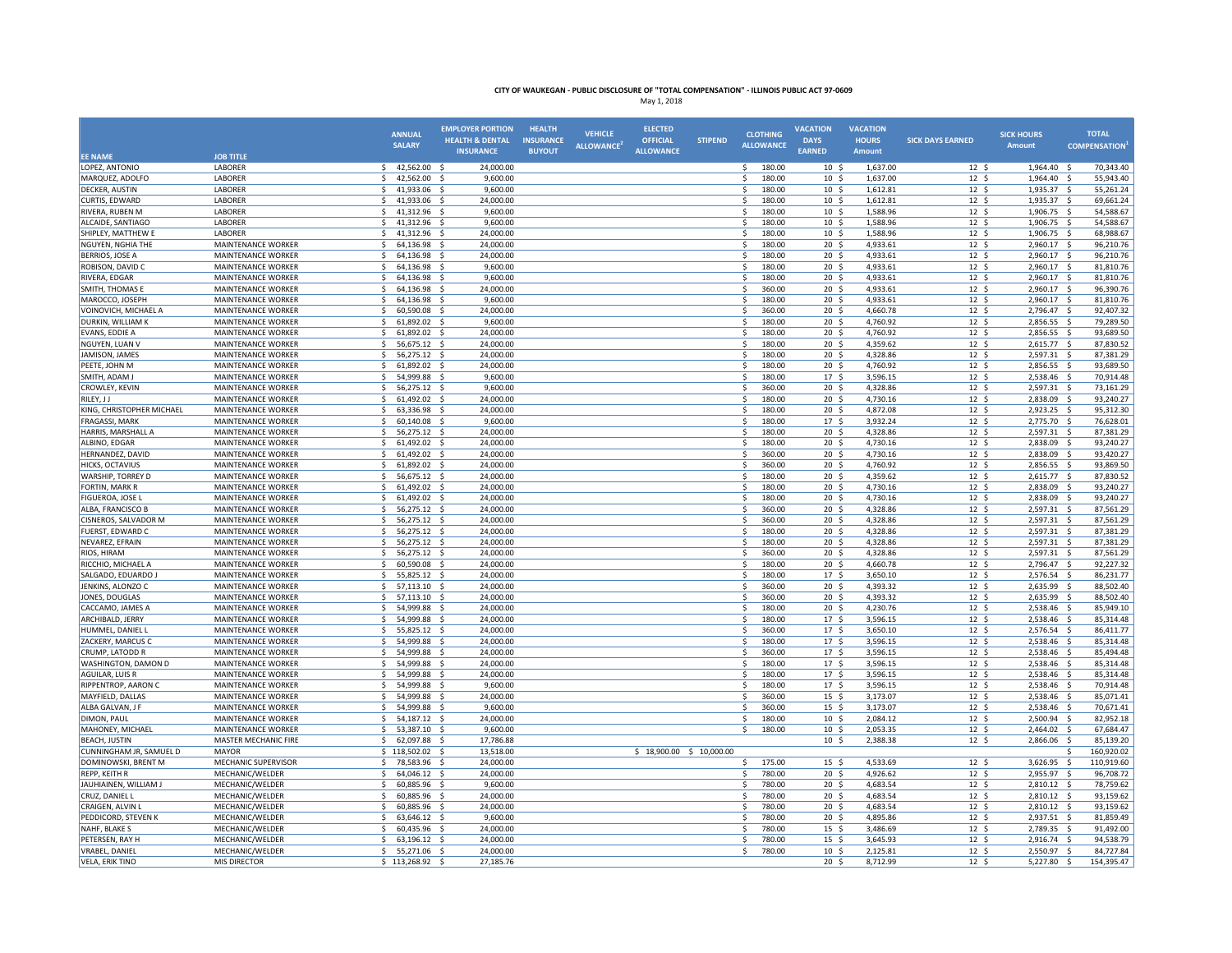|                                                 |                                  | <b>ANNUAL</b>                          | <b>EMPLOYER PORTION</b>                        | <b>HEALTH</b>                     | <b>VEHICLE</b>                | <b>ELECTED</b>                      |                | <b>CLOTHING</b>          | <b>VACATION</b>                     | <b>VACATION</b>        |                                    | <b>SICK HOURS</b>          | <b>TOTAL</b>                      |
|-------------------------------------------------|----------------------------------|----------------------------------------|------------------------------------------------|-----------------------------------|-------------------------------|-------------------------------------|----------------|--------------------------|-------------------------------------|------------------------|------------------------------------|----------------------------|-----------------------------------|
|                                                 |                                  | <b>SALARY</b>                          | <b>HEALTH &amp; DENTAL</b><br><b>INSURANCE</b> | <b>INSURANCE</b><br><b>BUYOUT</b> | <b>ALLOWANCE</b> <sup>*</sup> | <b>OFFICIAL</b><br><b>ALLOWANCE</b> | <b>STIPEND</b> | <b>ALLOWANCE</b>         | <b>DAYS</b><br><b>EARNED</b>        | <b>HOURS</b><br>Amount | <b>SICK DAYS EARNED</b>            | <b>Amount</b>              | <b>COMPENSATION</b>               |
| <b>EE NAME</b>                                  | <b>JOB TITLE</b>                 |                                        |                                                |                                   |                               |                                     |                |                          |                                     |                        |                                    |                            |                                   |
| HOLMAN, DEBRA M                                 | OFFICE SUPERVISOR                | 58,445.06 \$<br>S.                     | 12,395.04                                      |                                   |                               |                                     |                |                          | $20 \frac{2}{3}$                    | 4,495.77               | $12 \div$                          | 2,697.46 \$                | 78,033.34                         |
| HUGHES, JULIE M                                 | OFFICE SUPERVISOR                | S.<br>56,072.90 \$                     | 12,480.24                                      |                                   |                               |                                     |                | Ś.<br>180.00             | 10 <sup>5</sup>                     | 2,156.65               | 12 <sup>5</sup>                    | 2,587.98 \$                | 73,297.77                         |
| LATZ, BRIAN                                     | PARKING LOT SUPERVISOR           | \$<br>67,012.92 \$                     | 17,923.68<br>-S                                |                                   |                               |                                     |                |                          | 17 <sup>5</sup>                     | 4,381.61               | 12 <sup>5</sup><br>$12 \quad$      | 3,092.90 \$                | 92,591.12                         |
| TAPIA, JAY M<br>VANANROOY, MARTIN A             | PATROL OFFICER<br>PATROL OFFICER | \$<br>95,986.28<br>S.<br>95,986.28 \$  | 18,295.44<br>12,016.08                         |                                   |                               |                                     |                | \$1,220.00<br>\$1,460.00 | 20 <sup>5</sup><br>20 <sub>5</sub>  | 7,383.56<br>7,383.56   | 12 <sup>5</sup>                    | 4,430.14<br>4,430.14 \$    | -\$<br>127,315.42<br>121,276.06   |
| <b>FLORES, ARTURO I</b>                         | PATROL OFFICER                   | 95,986.28 \$<br>-Ś                     | 17,571.12                                      |                                   |                               |                                     |                | \$1,100.00               | 20 <sub>5</sub>                     | 7,383.56               | 12 <sup>5</sup>                    | 4,430.14 \$                | 126,471.10                        |
| <b>SCHLETZ, CHARLES W</b>                       | PATROL OFFICER                   | S.<br>95,986.28 \$                     | 18,295.44                                      |                                   |                               |                                     |                | \$1,100.00               | 20 <sup>5</sup>                     | 7,383.56               | 12 <sup>5</sup>                    | 4,430.14 \$                | 127,195.42                        |
| CAPPELLUTI, DOMENIC                             | PATROL OFFICER                   | S.<br>95,986.28                        | - \$<br>23,440.80                              |                                   |                               |                                     |                | \$1,100.00               | 20 <sub>5</sub>                     | 7,383.56               | $12 \text{ }$                      | 4,430.14 \$                | 132,340.78                        |
| FERDINA, JEFFREY S                              | PATROL OFFICER                   | -Ś<br>95,986.28                        | 18,295.44<br>- S                               |                                   |                               |                                     |                | \$1,460.00               | $20 \frac{2}{3}$                    | 7,383.56               | $12 \quad$                         | 4,430.14                   | 127,555.42<br>-\$                 |
| NIEVES, JOSE A                                  | PATROL OFFICER                   | Ŝ.<br>95,986.28                        | 6,092.16<br>- \$                               |                                   |                               |                                     |                | \$1,100.00               | 20 <sub>5</sub>                     | 7,383.56               | 12 <sup>5</sup>                    | 4,430.14 \$                | 114,992.14                        |
| LUKA, KRISTIN N                                 | PATROL OFFICER                   | 95,986.28<br>-\$                       | 702.24<br>S.                                   |                                   |                               |                                     |                | \$1,250.00               | 20 <sub>5</sub>                     | 7,383.56               | 12 <sup>5</sup>                    | 4,430.14 \$                | 109,752.22                        |
| SANTIAGO, LOYDA E                               | PATROL OFFICER                   | S.<br>95,986.28                        |                                                |                                   |                               |                                     |                | \$1,100.00               | $20 \frac{2}{3}$                    | 7,383.56               | $12 \text{ }$                      | 4,430.14 \$                | 108,899.98                        |
| ULLOA, ANDREW                                   | PATROL OFFICER                   | \$<br>95,986.28                        | 6,204.96<br>- Ś                                |                                   |                               |                                     |                | \$1,100.00               | 20 <sup>5</sup>                     | 7,383.56               | $12 \div$                          | 4,430.14 \$                | 115,104.94                        |
| VALKO, GEORGE A                                 | PATROL OFFICER                   | \$<br>95,986.28                        | 15,810.72                                      |                                   |                               |                                     |                | \$1,100.00               | 20 <sub>5</sub>                     | 7,383.56               | 12 <sup>5</sup>                    | 4,430.14 \$                | 124,710.70                        |
| <b>HAKEEM, BILAL A</b>                          | PATROL OFFICER                   | -Ś<br>95.986.28                        | s.<br>15.931.92                                |                                   |                               |                                     |                | \$1,100.00               | 20 <sub>5</sub>                     | 7.383.56               | $12 \text{ }$                      | 4,430.14 \$                | 124.831.90                        |
| AMARO, RIGOBERTO                                | PATROL OFFICER                   | S.<br>95,986.28                        | 18,295.44<br>- Ś                               |                                   |                               |                                     |                | \$1,460.00               | 20 <sub>5</sub>                     | 7,383.56               | 12 <sup>5</sup>                    | 4,430.14 \$                | 127,555.42                        |
| SHEPHERD, DANIEL L                              | PATROL OFFICER                   | S.<br>95,986.28 \$                     | 23,047.20                                      |                                   |                               |                                     |                | \$1,460.00               | 20 <sub>5</sub>                     | 7,383.56               | 12 <sup>5</sup>                    | 4,430.14 \$                | 132,307.18                        |
| <b>KATRALIS, IRENE</b>                          | PATROL OFFICER                   | S.<br>95,986.28                        | 9,315.84<br>$\sim$                             |                                   |                               |                                     |                | \$1,100.00               | 17 <sup>5</sup>                     | 6,276.03               | 12 <sup>5</sup>                    | 4,430.14 \$                | 117,108.28                        |
| <b>HEIDLER, EDWARD F</b><br>BAYSINGER, JOSEPH J | PATROL OFFICER<br>PATROL OFFICER | 95,986.28<br>.s<br>Ŝ.<br>95,986.28     | 10,426.56<br>- Ś<br>-\$<br>24,165.12           |                                   |                               |                                     |                | \$1,100.00<br>\$1,160.00 | $20 \frac{2}{3}$<br>20 <sup>5</sup> | 7,383.56<br>7,383.56   | $12 \quad$<br>12 <sup>5</sup>      | 4,430.14<br>4,430.14 \$    | -\$<br>119,326.54<br>133,125.10   |
| VILLAFUERTE, ROLANDO H                          | PATROL OFFICER                   | \$<br>95,986.28 \$                     | 18,295.44                                      |                                   |                               |                                     |                | \$1,460.00               | $20 \frac{2}{3}$                    | 7,383.56               | $12 \quad$                         | 4,430.14 \$                | 127,555.42                        |
| FONTANILLA, RAYMOND A                           | PATROL OFFICER                   | 95,986.28<br>-S                        | 9,315.84                                       |                                   |                               |                                     |                | \$1,100.00               | 20 <sub>5</sub>                     | 7,383.56               | 12 <sup>5</sup>                    | 4,430.14 \$                | 118,215.82                        |
| HOLLISTER, STEVEN EDWARD                        | PATROL OFFICER                   | \$<br>95,986.28                        | 18,295.44<br>-S                                |                                   |                               |                                     |                | \$1,460.00               | $20 \frac{2}{3}$                    | 7,383.56               | $12 \div$                          | 4,430.14 \$                | 127,555.42                        |
| HODO, MARVIN L                                  | PATROL OFFICER                   | S.<br>95,986.28                        | 6,204.96                                       |                                   |                               |                                     |                | \$1,100.00               | 20 <sub>5</sub>                     | 7,383.56               | 12 <sup>5</sup>                    | 4,430.14 \$                | 115,104.94                        |
| JIMENEZ, JOHNNY                                 | PATROL OFFICER                   | S.<br>95,986.28                        | - \$<br>18,295.44                              |                                   |                               |                                     |                | \$1,100.00               | 20 <sup>5</sup>                     | 7,383.56               | 12 <sup>5</sup>                    | 4,430.14 \$                | 127,195.42                        |
| VANHOOGEN, DANIEL J                             | PATROL OFFICER                   | 95,986.28 \$<br>-\$                    | 9,315.84                                       |                                   |                               |                                     |                | \$1,100.00               | 20 <sub>5</sub>                     | 7,383.56               | 12 <sup>5</sup>                    | 4,430.14 \$                | 118,215.82                        |
| KIDD, KEITH                                     | PATROL OFFICER                   | 95,986.28 \$<br>-S                     | 9,315.84                                       |                                   |                               |                                     |                | \$1,100.00               | $20 \frac{2}{3}$                    | 7,383.56               | $12 \text{ }$                      | 4,430.14 \$                | 118,215.82                        |
| CANCINO, ADRIANA L                              | PATROL OFFICER                   | 95,986.28<br><sup>\$</sup>             |                                                |                                   |                               |                                     |                | \$1,100.00               | 17 <sup>5</sup>                     | 6,276.03               | $12 \div$                          | 4,430.14                   | 107,792.44<br>- \$                |
| KIRBY, JAMES A                                  | PATROL OFFICER                   | Ŝ.<br>95,986.28                        | 18,295.44                                      |                                   |                               |                                     |                | \$<br>1,430.00           | 20 <sub>5</sub>                     | 7,383.56               | 12 <sup>5</sup>                    | 4,430.14                   | 127,525.42<br>- \$                |
| CANCINO, FRANCISCO                              | PATROL OFFICER                   | -Ś<br>95.986.28                        | 18.295.44<br>- S                               |                                   |                               |                                     |                | \$1.460.00               | 17 <sup>5</sup>                     | 6.276.03               | 12 <sup>5</sup>                    | 4.430.14 \$                | 126.447.88                        |
| <b>BAKER, MALLORY E</b>                         | PATROL OFFICER                   | 95,986.28 \$<br>-\$                    | 6,092.16                                       |                                   |                               |                                     |                | \$1,460.00               | $20 \frac{2}{3}$                    | 7,383.56               | $12 \text{ }$                      | 4,430.14 \$                | 115,352.14                        |
| <b>GORDON, KELLY L</b>                          | PATROL OFFICER                   | 95,986.28 \$<br>$\dot{\mathbf{S}}$     | 11,989.20                                      |                                   |                               |                                     |                | \$1,460.00               | 20 <sup>5</sup>                     | 7,383.56               | 12 <sup>5</sup>                    | 4,430.14 \$                | 121,249.18                        |
| ROHLOFF, CHRISTOPHER                            | PATROL OFFICER                   | <sup>\$</sup><br>95,986.28             | 17,571.12<br>$\sim$                            |                                   |                               |                                     |                | \$1,430.00               | 20 <sub>5</sub>                     | 7,383.56               | 12 <sup>5</sup>                    | 4,430.14 \$                | 126,801.10                        |
| GRZEDA, JAROSLAW<br>MAHONEY, DAVID M            | PATROL OFFICER<br>PATROL OFFICER | S.<br>95,986.28<br>S.<br>95,986.28     | - \$<br>24,165.12<br>- \$<br>18,295.44         |                                   |                               |                                     |                | \$1,400.00<br>\$1,460.00 | 20 <sup>5</sup><br>20 <sup>5</sup>  | 7,383.56<br>7,383.56   | 12 <sup>5</sup><br>12 <sup>5</sup> | 4,430.14 \$<br>4,430.14 \$ | 133,365.10<br>127,555.42          |
| <b>IVES, TIMOTHY J</b>                          | PATROL OFFICER                   | 95,986.28 \$<br>-\$                    | 1,426.56                                       |                                   |                               |                                     |                | \$1,100.00               | $20 \frac{2}{3}$                    | 7,383.56               | $12 \div$                          | 4,430.14 \$                | 110,326.54                        |
| HIRD, PHILIP J                                  | PATROL OFFICER                   | 95,986.28<br>$\dot{\mathbf{S}}$        | 18,295.44<br>- \$                              |                                   |                               |                                     |                | \$1,100.00               | 20 <sup>5</sup>                     | 7,383.56               | 12 <sup>5</sup>                    | 4,430.14 \$                | 127,195.42                        |
| CANCINO, ALFONSO                                | PATROL OFFICER                   | $\hat{\zeta}$<br>95,986.28             | 24,165.12<br>-S                                |                                   |                               |                                     |                | \$1,100.00               | $20 \frac{2}{3}$                    | 7,383.56               | $12 \div$                          | 4,430.14                   | 133,065.10<br>s.                  |
| STOKES, ANITA A                                 | PATROL OFFICER                   | Ŝ.<br>95,986.28                        | 6,204.96                                       |                                   |                               |                                     |                | \$1,100.00               | 20 <sup>5</sup>                     | 7,383.56               | $12 \text{ }$                      | 4,430.14                   | 115,104.94<br>- Ś                 |
| LAMANNA, KEITH                                  | PATROL OFFICER                   | 95,986.28<br>S.                        | 6.204.96<br>$\sim$                             |                                   |                               |                                     |                | \$1,460.00               | 20 <sup>5</sup>                     | 7,383.56               | 12 <sup>5</sup>                    | 4,430.14 \$                | 115,464.94                        |
| VILLALOBOS, ALEJOS J                            | PATROL OFFICER                   | -\$<br>95,986.28                       | 18,295.44<br>- S                               |                                   |                               |                                     |                | \$1,430.00               | 20 <sub>5</sub>                     | 7,383.56               | 12 <sup>5</sup>                    | 4,430.14 \$                | 127,525.42                        |
| PERLEY, APRIL LYNN                              | PATROL OFFICER                   | 95,986.28 \$<br>-S                     | 11,989.20                                      |                                   |                               |                                     |                | \$1,100.00               | $20 \frac{2}{3}$                    | 7,383.56               | $12 \text{ }$                      | 4,430.14 \$                | 120,889.18                        |
| NOYER, MICHAEL J                                | PATROL OFFICER                   | Ŝ.<br>95,986.28                        | 17,571.12<br>- \$                              |                                   |                               |                                     |                | \$1,460.00               | $20 \frac{2}{3}$                    | 7,383.56               | $12 \div$                          | 4,430.14 \$                | 126,831.10                        |
| PAULSEN, DONALD L                               | PATROL OFFICER                   | S.<br>95,986.28                        | 15,810.72<br>- Ś                               |                                   |                               |                                     |                | \$1,460.00               | 20 <sub>5</sub>                     | 7,383.56               | 12 <sup>5</sup>                    | 4,430.14 \$                | 125,070.70                        |
| WHITE, ANDREW L                                 | PATROL OFFICER                   | \$<br>95,986.28                        | 18.295.44<br>- S                               |                                   |                               |                                     |                | \$1,340.00               | 20 <sub>5</sub>                     | 7.383.56               | 12 <sup>5</sup>                    | 4,430.14 \$                | 127.435.42                        |
| NEWMAN, LAINIE A                                | PATROL OFFICER                   | 95,986.28 \$<br>-\$                    | 1,426.56                                       |                                   |                               |                                     |                | \$1,280.00               | $20 \frac{2}{3}$                    | 7,383.56               | $12 \; \text{S}$                   | 4,430.14 \$                | 110,506.54                        |
| POGUE, ANGELA M                                 | PATROL OFFICER                   | $\dot{\mathbf{S}}$<br>95,986.28        | $\mathcal{S}$<br>23,355.60                     |                                   |                               |                                     |                | \$1,100.00               | 20 <sub>5</sub>                     | 7,383.56               | 12 <sup>5</sup>                    | 4,430.14                   | 132,255.58<br>- \$                |
| PAULSEN, ANTHONY MICHAEL                        | PATROL OFFICER                   | <sup>\$</sup><br>95,986.28             | 24,165.12<br>-Ś                                |                                   |                               |                                     |                | \$1,400.00               | 20 <sup>5</sup>                     | 7,383.56               | 12 <sup>5</sup>                    | 4,430.14                   | $\ddot{\mathsf{s}}$<br>133,365.10 |
| <b>GUTKE, JASON A</b>                           | PATROL OFFICER                   | <sup>\$</sup><br>95,986.28             | 15,750.48<br>.S                                |                                   |                               |                                     |                | \$1,100.00               | 20 <sup>5</sup>                     | 7,383.56               | 12 <sup>5</sup>                    | 4,430.14                   | -Ś<br>124,650.46                  |
| SPIEWAK, JOHN R                                 | PATROL OFFICER                   | \$<br>95,986.28                        | 17,571.12<br>$\ddot{\varsigma}$                |                                   |                               |                                     |                | \$1,460.00               | 20 <sub>5</sub>                     | 7,383.56               | $12 \div$                          | 4,430.14 \$                | 126,831.10                        |
| SUMMERS, DREW G<br>DRISCOLL, STEPHEN A          | PATROL OFFICER<br>PATROL OFFICER | 95,986.28 \$<br>-\$<br>S.<br>95,986.28 | 24,165.12                                      |                                   |                               |                                     |                | \$1,460.00<br>\$1,460.00 | $20 \frac{2}{3}$<br>17 <sup>5</sup> | 7,383.56<br>6,276.03   | $12 \text{ }$<br>12 <sup>5</sup>   | 4,430.14 \$<br>4,430.14 \$ | 133,425.10<br>108,152.44          |
| TRAN, JOSHUA F                                  | PATROL OFFICER                   | Ŝ.<br>95,986.28                        | 11,349.12<br>- S                               |                                   |                               |                                     |                | \$1,340.00               | 17 <sup>5</sup>                     | 6,276.03               | 12 <sup>5</sup>                    | 4,430.14 \$                | 119,381.56                        |
| SLIOZIS, MICHAEL J                              | PATROL OFFICER                   | S.<br>95,986.28                        | 18,295.44<br>- S                               |                                   |                               |                                     |                | \$1,460.00               | 17 <sup>5</sup>                     | 6,276.03               | $12 \text{ }$                      | 4,430.14 \$                | 126,447.88                        |
| <b>GRABERT II., BARRY A</b>                     | PATROL OFFICER                   | 95,986.28<br>S.                        | 18,295.44<br>$\mathbf{\hat{S}}$                |                                   |                               |                                     |                | \$1,460.00               | 17 <sup>5</sup>                     | 6,276.03               | 12 <sup>5</sup>                    | 4,430.14 \$                | 126,447.88                        |
| FALOTICO, BRIAN J                               | PATROL OFFICER                   | S.<br>95,986.28                        | 24,165.12<br>- S                               |                                   |                               |                                     |                | \$1,310.00               | 17 <sup>5</sup>                     | 6,276.03               | 12 <sup>5</sup>                    | 4,430.14 \$                | 132,167.56                        |
| HARWOOD, MARK T                                 | PATROL OFFICER                   | -Ś<br>95.986.28                        | 16.868.40<br>- S                               |                                   |                               |                                     |                | \$1,280.00               | 17 <sup>5</sup>                     | 6.276.03               | 12S                                | 4.430.14 \$                | 124,840,84                        |
| OROZCO, ANDREW.                                 | PATROL OFFICER                   | Ŝ.<br>95,986.28                        | 11,989.20<br>- Ś                               |                                   |                               |                                     |                | \$<br>1,460.00           | 17 <sup>5</sup>                     | 6,276.03               | $12 \text{ }$                      | 4,430.14                   | 120,141.64<br>- Ś                 |
| VAZQUEZ, GERARDO                                | PATROL OFFICER                   | Ŝ.<br>95,986.28                        | 18,295.44<br>- Ś                               |                                   |                               |                                     |                | \$1,100.00               | 17 <sup>5</sup>                     | 6,276.03               | 12 <sup>5</sup>                    | 4,430.14 \$                | 126,087.88                        |
| SZOSTAK, JOHN W                                 | PATROL OFFICER                   | 95,986.28<br>S.                        | 24.165.12<br>$\sim$                            |                                   |                               |                                     |                | \$1,460.00               | 17 <sup>5</sup>                     | 6,276.03               | 12 <sup>5</sup>                    | 4,430.14 \$                | 132,317.56                        |
| VALKO, ANDREW T                                 | PATROL OFFICER                   | -\$<br>95,986.28                       | 24,165.12<br>- \$                              |                                   |                               |                                     |                | \$1,100.00               | 17 <sup>5</sup>                     | 6,276.03               | $12 \text{ }$                      | 4,430.14 \$                | 131,957.56                        |
| BRADFIELD, BRILLIASOL R                         | PATROL OFFICER                   | Ŝ.<br>95,986.28                        |                                                |                                   |                               |                                     |                | \$1,310.00               | 15 <sup>5</sup>                     | 5,537.67               | $12 \text{ }$                      | 4,430.14 \$                | 107,264.09                        |
| SHIELDS, JUSTIN                                 | PATROL OFFICER                   | \$<br>95,986.28                        | 15,931.92<br>5                                 |                                   |                               |                                     |                | \$1,460.00               | $15 \;$ \$                          | 5,537.67               | 12 <sup>5</sup>                    | 4,430.14 \$                | 123,346.01                        |
| AMANN, JOSHUA                                   | PATROL OFFICER                   | Ŝ.<br>95,986.28                        |                                                |                                   |                               |                                     |                | \$1,460.00               | 17 <sup>5</sup>                     | 6,276.03               | $12 \quad$                         | 4,430.14 \$                | 108,152.44                        |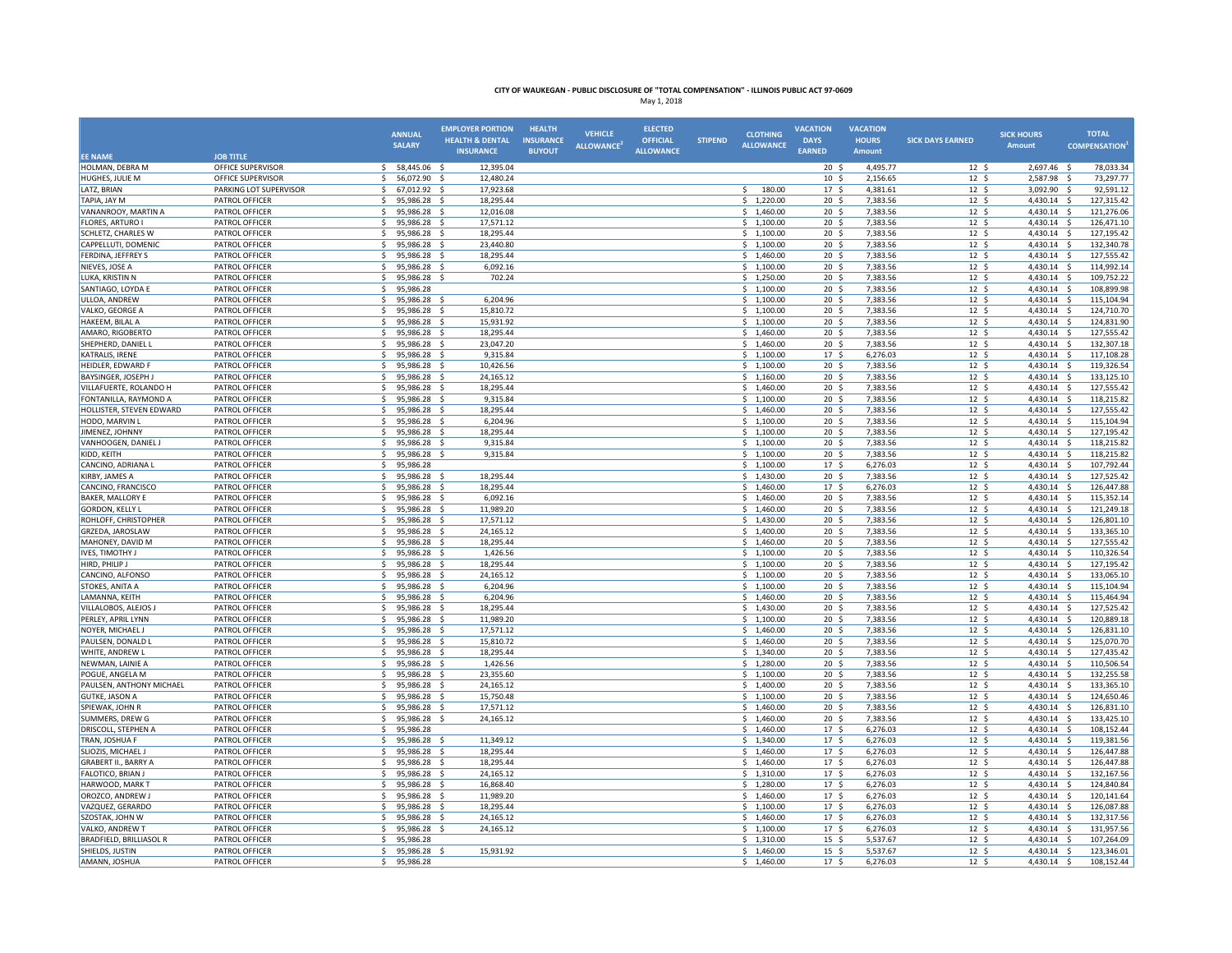|                                          |                                  | <b>ANNUAL</b>                                | <b>EMPLOYER PORTION</b>    | <b>HEALTH</b>    | <b>VEHICLE</b>   | <b>ELECTED</b>   |                | <b>CLOTHING</b>          | <b>VACATION</b>                     | <b>VACATION</b>      |                                     | <b>SICK HOURS</b>       | <b>TOTAL</b>                           |
|------------------------------------------|----------------------------------|----------------------------------------------|----------------------------|------------------|------------------|------------------|----------------|--------------------------|-------------------------------------|----------------------|-------------------------------------|-------------------------|----------------------------------------|
|                                          |                                  | <b>SALARY</b>                                | <b>HEALTH &amp; DENTAL</b> | <b>INSURANCE</b> | <b>ALLOWANCE</b> | <b>OFFICIAL</b>  | <b>STIPEND</b> | <b>ALLOWANCE</b>         | <b>DAYS</b>                         | <b>HOURS</b>         | <b>SICK DAYS EARNED</b>             | <b>Amount</b>           | <b>COMPENSATION</b>                    |
| <b>EE NAME</b>                           | <b>JOB TITLE</b>                 |                                              | <b>INSURANCE</b>           | <b>BUYOUT</b>    |                  | <b>ALLOWANCE</b> |                |                          | <b>EARNED</b>                       | Amount               |                                     |                         |                                        |
| LAWRENCE, CHAD F                         | PATROL OFFICER                   | 95,986.28 \$<br>S.                           | 1,426.56                   |                  |                  |                  |                | \$1,460.00               | 17 <sup>5</sup>                     | 6,276.03             | 12 <sup>5</sup>                     | 4,430.14 \$             | 109,579.00                             |
| JUREK, JOSEPH M                          | PATROL OFFICER                   | S.<br>95,986.28 \$                           | 23,355.60                  |                  |                  |                  |                | \$1,370.00               | 17 <sup>5</sup>                     | 6,276.03             | 12 <sup>5</sup>                     | 4,430.14 \$             | 131,418.04                             |
| TZAVARAS, KONSTANTINE                    | PATROL OFFICER                   | $\mathsf{S}$<br>95,986.28 \$                 | 16,868.88                  |                  |                  |                  |                | \$1,280.00               | 15 <sup>5</sup>                     | 5,537.67             | 12 <sup>5</sup>                     | 4,430.14 \$             | 124,102.97                             |
| LYONS, PETER V                           | PATROL OFFICER                   | -\$<br>95,986.28<br>- 9                      | 9,315.84                   |                  |                  |                  |                | \$1,460.00               | $15 \frac{2}{3}$                    | 5,537.67             | $12 \div$                           | 4,430.14                | -\$<br>116,729.93                      |
| PITON, KENNETH J                         | PATROL OFFICER                   | -Ś<br>95,986.28<br>- S                       | 15,810.72                  |                  |                  |                  |                | \$1,460.00               | 15 <sup>5</sup>                     | 5,537.67             | 12 <sup>5</sup>                     | 4,430.14 \$             | 123,224.81                             |
| BYRD, DANIEL K                           | PATROL OFFICER                   | 95,986.28 \$<br>\$                           | 5,706.24                   |                  |                  |                  |                | \$1,220.00               | $15 \frac{2}{3}$                    | 5,537.67             | 12 <sup>5</sup>                     | 4,430.14 \$             | 112,880.33                             |
| MASCHEK, BRIAN.                          | PATROL OFFICER                   | -S<br>95,986.28 \$<br>$\mathsf{s}$           | 24,165.12                  |                  |                  |                  |                | \$1,460.00               | 15 <sup>5</sup>                     | 5,537.67             | 12 <sup>5</sup>                     | 4,430.14 \$             | 131,579.21                             |
| CARDENAS, ENRIQUE<br>ZENONI II., MICHAEL | PATROL OFFICER<br>PATROL OFFICER | 86,012.94<br>- \$<br>86,012.94<br>-Ś<br>- \$ | 6,092.16<br>1,426.56       |                  |                  |                  |                | \$1,100.00<br>\$1,100.00 | 10 <sup>5</sup><br>$10 \frac{2}{3}$ | 3,308.19<br>3,308.19 | $12 \quad$<br>$12 \div$             | 3,969.83<br>3,969.83    | 100,483.12<br>- \$<br>-\$<br>95,817.52 |
| PANTOJA, MARIA D                         | PATROL OFFICER                   | 86,012.94<br>-Ś<br>- \$                      | 9,315.84                   |                  |                  |                  |                | \$1,190.00               | 10 <sup>5</sup>                     | 3,308.19             | 12 <sup>5</sup>                     | 3,969.83                | 103,796.80<br>- \$                     |
| REYES, MICHAEL R                         | PATROL OFFICER                   | 86,012.94 \$<br>-S                           | 15,931.92                  |                  |                  |                  |                | \$1,100.00               | 10 <sup>5</sup>                     | 3,308.19             | 12 <sup>5</sup>                     | 3,969.83                | 110,322.88<br>- \$                     |
| <b>GATTONE, VANCE A</b>                  | PATROL OFFICER                   | 86,012.94<br>-Ś<br>- S                       | 9,315.84                   |                  |                  |                  |                | \$1,100.00               | 10 <sup>5</sup>                     | 3,308.19             | $12 \quad$                          | 3,969.83                | - \$<br>103,706.80                     |
| LYTLE, KEVIN J                           | PATROL OFFICER                   | $\mathsf{S}$<br>86,012.94<br>- \$            | 5,706.24                   |                  |                  |                  |                | \$1,460.00               | 10 <sup>5</sup>                     | 3,308.19             | 12 <sup>5</sup>                     | 3,969.83 \$             | 100,457.20                             |
| WOLFE, NEIL J                            | PATROL OFFICER                   | <sub>S</sub><br>86,012.94<br>- \$            | 5,706.24                   |                  |                  |                  |                | \$1,460.00               | 10 <sup>5</sup>                     | 3,308.19             | 12 <sup>5</sup>                     | 3,969.83                | S.<br>100,457.20                       |
| STEEGE, BRIAN R                          | PATROL OFFICER                   | $\mathsf{s}$<br>86.012.94 \$                 | 9.315.84                   |                  |                  |                  |                | $5$ 1.100.00             | 10 <sup>5</sup>                     | 3.308.19             | 12 <sup>5</sup>                     | 3,969.83 \$             | 103.706.80                             |
| MAYS, BARRETT                            | PATROL OFFICER                   | 86,012.94 \$<br>-Ś                           | 16,868.40                  |                  |                  |                  |                | \$1,100.00               | 10 <sup>5</sup>                     | 3,308.19             | $12 \div$                           | 3,969.83 \$             | 111,259.36                             |
| SIMONCELLI, JOHN                         | PATROL OFFICER                   | \$<br>86,012.94 \$                           | 24,165.12                  |                  |                  |                  |                | \$1,430.00               | 10 <sup>5</sup>                     | 3,308.19             | 12 <sup>5</sup>                     | 3,969.83                | - \$<br>118,886.08                     |
| <b>BEHNE, BRIAN</b>                      | PATROL OFFICER                   | <sup>5</sup><br>86,012.94 \$                 | 6.204.96                   |                  |                  |                  |                | \$1,100.00               | 10 <sup>5</sup>                     | 3,308.19             | $12 \div$                           | 3,969.83                | S.<br>100,595.92                       |
| LAU, JASON                               | PATROL OFFICER                   | 86,012.94<br>-Ś<br>- \$                      | 5,706.24                   |                  |                  |                  |                | \$1,460.00               | $10 \frac{1}{5}$                    | 3,308.19             | $12 \quad$                          | 3,969.83                | 100,457.20<br>\$                       |
| FLEMING, MATTHEW                         | PATROL OFFICER                   | -Ś<br>95,986.28<br>$\dot{\mathbf{S}}$        | 15,931.92                  |                  |                  |                  |                | \$1,100.00               | 10 <sup>5</sup>                     | 3,691.78             | 12 <sup>5</sup>                     | 4,430.14                | -\$<br>121,140.12                      |
| DIVIRGILIO, SARAH                        | PATROL OFFICER                   | \$<br>86,012.94 \$                           | 5,706.24                   |                  |                  |                  |                | \$1,460.00               | 10 <sup>5</sup>                     | 3,308.19             | 12 <sup>5</sup>                     | 3,969.83 \$             | 100,457.20                             |
| SWING, DANIELLE                          | PATROL OFFICER                   | 77,631.32<br>-S                              | 6,204.96                   |                  |                  |                  |                | \$1,460.00               | 10 <sup>5</sup>                     | 2,985.82             | 12 <sup>5</sup>                     | 3,582.98                | 91,865.08<br>- 5                       |
| <b>BUDRIS, BRIAN</b>                     | PATROL OFFICER                   | $\mathsf{S}$<br>77,631.32<br>$\prec$         | 15,931.92                  |                  |                  |                  |                | \$1,460.00               | 10 <sup>5</sup>                     | 2,985.82             | $12 \div$                           | 3,582.98 \$             | 101,592.04                             |
| SMITH, JAMES                             | PATROL OFFICER                   | -Ś<br>86,012.94                              | 9,203.04                   |                  |                  |                  |                | \$1,100.00               | 10 <sup>5</sup>                     | 3,308.19             | 12 <sup>5</sup>                     | 3,969.83                | -\$<br>103,594.00                      |
| RAMIREZ, DANIEL                          | PATROL OFFICER                   | \$<br>75,078.38<br>- \$                      | 9,315.84                   |                  |                  |                  |                | \$1,100.00               | 10 <sup>5</sup>                     | 2,887.63             | 12 <sup>5</sup>                     | 3,465.16 \$             | 91,847.01                              |
| LLENZA, CHRISTOPHER                      | PATROL OFFICER                   | 86,012.94 \$<br>-S                           | 5,593.44                   |                  |                  |                  |                | \$1,100.00               | 10 <sup>5</sup>                     | 3,308.19             | 12 <sup>5</sup>                     | $3,969.83$ \$           | 99,984.40                              |
| RASMUSSEN, ALEX                          | PATROL OFFICER                   | 75,078.38 \$<br>-S                           | 9,315.84                   |                  |                  |                  |                | \$1,100.00               | 10 <sup>5</sup>                     | 2,887.63             | $12 \quad$                          | 3,465.16                | 91,847.01<br>- S                       |
| MAGPALI JR., OSCAR                       | PATROL OFFICER                   | 75,078.38<br>$\mathsf{s}$<br>- \$<br>-Ś      | 5,706.24<br>9,315.84       |                  |                  |                  |                | \$1,100.00               | 10 <sup>5</sup>                     | 2,887.63             | $12 \div$<br>12 <sup>5</sup>        | 3,465.16                | 88,237.41<br>- \$<br>114,824.04        |
| MAYER, MICHAEL<br>KRUPICA, MICHAEL       | PATROL OFFICER<br>PATROL OFFICER | 95,986.28<br>Ŝ.<br>75.078.38<br>- \$         | 18.295.44                  |                  |                  |                  |                | \$1,400.00<br>\$1,100.00 | 10 <sup>5</sup><br>10 <sup>5</sup>  | 3,691.78<br>2.887.63 | 12 <sup>5</sup>                     | 4,430.14<br>3,465.16 \$ | - \$<br>100.826.61                     |
| JONES, ANDREW                            | PATROL OFFICER                   | 75,078.38 \$<br>\$                           | 5,593.44                   |                  |                  |                  |                | \$1,130.00               | $10 \frac{2}{3}$                    | 2,887.63             | $12 \div$                           | 3,465.16 \$             | 88,154.61                              |
| AINES, SEAN M                            | PATROL OFFICER                   | 86,012.94 \$<br>\$                           | 5,706.24                   |                  |                  |                  |                | \$1,100.00               | 10 <sup>5</sup>                     | 3,308.19             | 12 <sup>5</sup>                     | 3,969.83 \$             | 100,097.20                             |
| <b>KEATING, JAMES</b>                    | PATROL OFFICER                   | <sup>5</sup><br>75,078.38                    | 16,144.08                  |                  |                  |                  |                | \$1,100.00               | 10 <sup>5</sup>                     | 2,887.63             | 12 <sup>5</sup>                     | 3,465.16                | S.<br>98,675.25                        |
| NEWMAN, ANDREW                           | PATROL OFFICER                   | \$<br>75,078.38                              | 5,706.24                   |                  |                  |                  |                | \$1,160.00               | 10 <sup>5</sup>                     | 2,887.63             | 12 <sup>5</sup>                     | 3,465.16                | - \$<br>88,297.41                      |
| SALINAS, DANTE                           | PATROL OFFICER                   | \$<br>75,078.38<br>- \$                      | 15,931.92                  |                  |                  |                  |                | \$1,100.00               | 10 <sup>5</sup>                     | 2,887.63             | 12 <sup>5</sup>                     | 3,465.16 \$             | 98,463.09                              |
| DIVIRGILIO, ANGELA                       | PATROL OFFICER                   | 86,012.94 \$<br>\$                           | 6,092.16                   |                  |                  |                  |                | \$1,100.00               | $10 \; \text{S}$                    | 3,308.19             | $12 \div$                           | 3,969.83 \$             | 100,483.12                             |
| HAMILTON, BLAKE                          | PATROL OFFICER                   | 75,078.38<br>\$                              |                            |                  |                  |                  |                | \$1,100.00               | 10 <sup>5</sup>                     | 2,887.63             | 12 <sup>5</sup>                     | 3,465.16                | 82,531.17<br>- \$                      |
| GRUM, MICHAEL                            | PATROL OFFICER                   | $\leq$<br>72,895.16                          | 9,315.84                   |                  |                  |                  |                | \$1,300.00               | $10 \frac{2}{3}$                    | 2,803.66             | $12 \quad$                          | 3,364.39                | 89,679.05<br>$\mathcal{S}$             |
| RODRIGUEZ, LISANDRA                      | PATROL OFFICER                   | -Ś<br>72,895.16                              | 5,593.44                   |                  |                  |                  |                | \$1,300.00               | 10 <sup>5</sup>                     | 2,803.66             | 12 <sup>5</sup>                     | 3,364.39                | - Ś<br>85,956.65                       |
| HARRIS, CHRISTOPHER                      | PATROL OFFICER                   | 72,895.16 \$<br>\$                           | 6,204.96                   |                  |                  |                  |                | \$1,300.00               | 10 <sup>5</sup>                     | 2,803.66             | 12 <sup>5</sup>                     | 3,364.39                | 86,568.17<br>- \$                      |
| TAVAJIAN, BROOKE                         | PATROL OFFICER                   | -S<br>72,895.16 \$                           | 5,706.24                   |                  |                  |                  |                | \$1,100.00               | 10 <sup>5</sup>                     | 2,803.66             | 12 <sup>5</sup>                     | 3,364.39 \$             | 85,869.45                              |
| SAMUEL, MARCUS                           | PATROL OFFICER                   | 72,895.16 \$<br>-S                           | 195.84                     |                  |                  |                  |                | \$1,100.00               | 10 <sup>5</sup>                     | 2,803.66             | $12 \quad$                          | 3,364.39 \$             | 80,359.05                              |
| TABISZ, RICHARD D                        | PATROL OFFICER                   | <sub>S</sub><br>86,012.94 \$                 | 16,868.40                  |                  |                  |                  |                | \$1,100.00               | $10 \; \text{S}$                    | 3,308.19             | $12 \div$                           | 3,969.83                | 111,259.36<br>-\$                      |
| CAHUE, YANSEY                            | PATROL OFFICER                   | \$<br>72,895.16 \$                           | 9,315.84                   |                  |                  |                  |                | \$1,100.00               | 10 <sup>5</sup>                     | 2,803.66             | 12 <sup>5</sup>                     | 3,364.39                | - \$<br>89,479.05                      |
| ARTEAGA, ALEJANDRO                       | PATROL OFFICER                   | \$<br>62,709.14 \$                           | 16,144.08                  |                  |                  |                  |                | \$1,100.00               | 10 <sup>5</sup>                     | 2.411.89             | 12S                                 | 2,894.27 \$             | 85,259.38                              |
| NISSEN, CORY<br>STERN, QUINTEN M         | PATROL OFFICER<br>PATROL OFFICER | 62,709.14<br>\$<br>\$<br>62,709.14           | 9,147.72                   |                  |                  |                  |                | \$1,100.00<br>\$1,100.00 | $10 \frac{2}{3}$<br>10 <sup>5</sup> | 2,411.89<br>2,411.89 | $12 \; \text{S}$<br>12 <sup>5</sup> | 2,894.27 \$<br>2,894.27 | 69,115.30<br>78,263.02<br>- \$         |
| AVILA, ALFREDO                           | PATROL OFFICER                   | <sup>5</sup><br>62,709.14                    | 2,796.72                   |                  |                  |                  |                | \$1,100.00               | $10 \frac{2}{3}$                    | 2,411.89             | $12 \text{ }$                       | 2,894.27                | 71,912.02<br>$\mathsf{s}$              |
| ALLBEE, CHRISTOPHER S                    | PATROL OFFICER                   | 95,986.28<br>-Ś                              | 9,315.84                   |                  |                  |                  |                | \$1,100.00               | 20 <sub>5</sub>                     | 7,383.56             | 12 <sup>5</sup>                     | 4,430.14                | s.<br>118,215.82                       |
| ALEXANDER, ARMANDO 1                     | PATROL OFFICER                   | 95,986.28<br>- \$<br>-\$                     | 17,571.12                  |                  |                  |                  |                | \$1,100.00               | $20 \frac{2}{3}$                    | 7,383.56             | $12 \div$                           | 4,430.14 \$             | 126,471.10                             |
| BERGQUIST, MICHAEL D                     | PLUMBING INSPECTOR               | 79,264.00 \$<br>\$                           | 15,931.92                  |                  |                  |                  |                |                          | 17 <sup>5</sup>                     | 5,182.65             | $12 \quad$                          | 3,658.34 \$             | 104,036.90                             |
| <b>RUIZ, CARLOS</b>                      | POLICE AUXILIARY GROUP           | 53,113.12 \$<br>\$                           | 24,000.00                  |                  |                  |                  |                | 360.00<br>\$             | 20 <sub>5</sub>                     | 4,085.62             | 12 <sup>5</sup>                     | 2,451.37 \$             | 84,010.12                              |
| AMBROSE, BRANDON E                       | POLICE AUXILIARY GROUP           | $\mathsf{s}$<br>46,844.92<br>- 5             | 24,000.00                  |                  |                  |                  |                | 360.00<br>Ś              | 20 <sup>5</sup>                     | 3,603.46             | 12 <sup>5</sup>                     | 2,162.07                | 76,970.45<br>- \$                      |
| RAVY GARZA, NICOLE L                     | POLICE AUXILIARY GROUP           | \$<br>49,241.92 \$                           | 24,000.00                  |                  |                  |                  |                | 360.00<br>\$             | $15 \frac{2}{3}$                    | 2,840.88             | $12 \quad$                          | 2,272.70 \$             | 78,715.50                              |
| MANLEY, AMBER                            | POLICE AUXILIARY GROUP           | 46,394.92<br>\$<br>- \$                      | 24.000.00                  |                  |                  |                  |                | 360.00<br>\$             | 10 <sup>5</sup>                     | 1,784.42             | 12 <sup>5</sup>                     | 2,141.30 \$             | 74,680.64                              |
| CODY, BRETT J                            | POLICE AUXILIARY GROUP           | S.<br>45,034.08 \$                           | 24,000.00                  |                  |                  |                  |                | 540.00<br>\$             | 10 <sup>5</sup>                     | 1,732.08             | 12 <sup>5</sup>                     | 2,078.50 \$             | 73,384.66                              |
| WALLES, WAYNE MICHAEL                    | POLICE CHIEF                     | $5$ 151,215,92 \$                            | 27.185.76                  |                  |                  |                  |                | 5 1.000.00               | 20 <sub>5</sub>                     | 11.631.99            | 12 <sup>5</sup>                     | 6,979.20                | s.<br>198.012.87                       |
| GRIMES, IRVIN E                          | POLICE COMMANDER                 | 122,503.08                                   | 20,582.40                  |                  |                  |                  |                | Ś.<br>1,000.00           | 20 <sup>5</sup>                     | 9,423.31             | $12 \text{ }$                       | 5,653.99                | 159,162.78<br>- Ś                      |
| FITZGERALD, EDWARD T                     | POLICE COMMANDER                 | \$115,260.12\$                               | 20,582.40                  |                  |                  |                  |                | \$1,135.00               | 20 <sup>5</sup>                     | 8,866.16             | 12 <sup>5</sup>                     | 5,319.70                | 151,163.38<br>- \$                     |
| FLORIP. JOSEPH H                         | POLICE COMMANDER                 | \$122,253.08\$                               | 27.185.76                  |                  |                  |                  |                | \$1,000.00               | 20 <sup>5</sup>                     | 9.404.08             | 12 <sup>5</sup>                     | 5,642.45 \$             | 165,485.37                             |
| NAVARRO, EDGARDO                         | POLICE COMMANDER                 | \$117,045.00\$                               | 13,488.00                  |                  |                  |                  |                | \$1,000.00               | $20 \frac{2}{3}$                    | 9,003.46             | $12 \quad$                          | 5,402.08                | 145,938.54<br>- S                      |
| <b>GOINS, MICHAEL J</b>                  | POLICE LIEUTENANT                | $$111,741.90$ \$                             | 20,582.40                  |                  |                  |                  |                | \$1,270.00               | 20 <sup>5</sup>                     | 8,595.53             | $12 \quad$                          | 5,157.32                | 147,347.15<br>- \$                     |
| LEONARD, JAMES P                         | POLICE LIEUTENANT                | \$111,741.90                                 |                            | \$1,500.00       |                  |                  |                | \$1,270.00               | 20 <sub>5</sub>                     | 8,595.53             | 12 <sup>5</sup>                     | 5,157.32                | 128,264.75<br>$\ddot{\mathsf{s}}$      |
| OLIVER, JONATHAN M                       | POLICE LIEUTENANT                | $$111,741.90$ \$                             | 13,518.00                  |                  |                  |                  |                | \$1,270.00               | 20 <sub>5</sub>                     | 8,595.53             | $12 \text{ }$                       | 5,157.32 \$             | 140,282.75                             |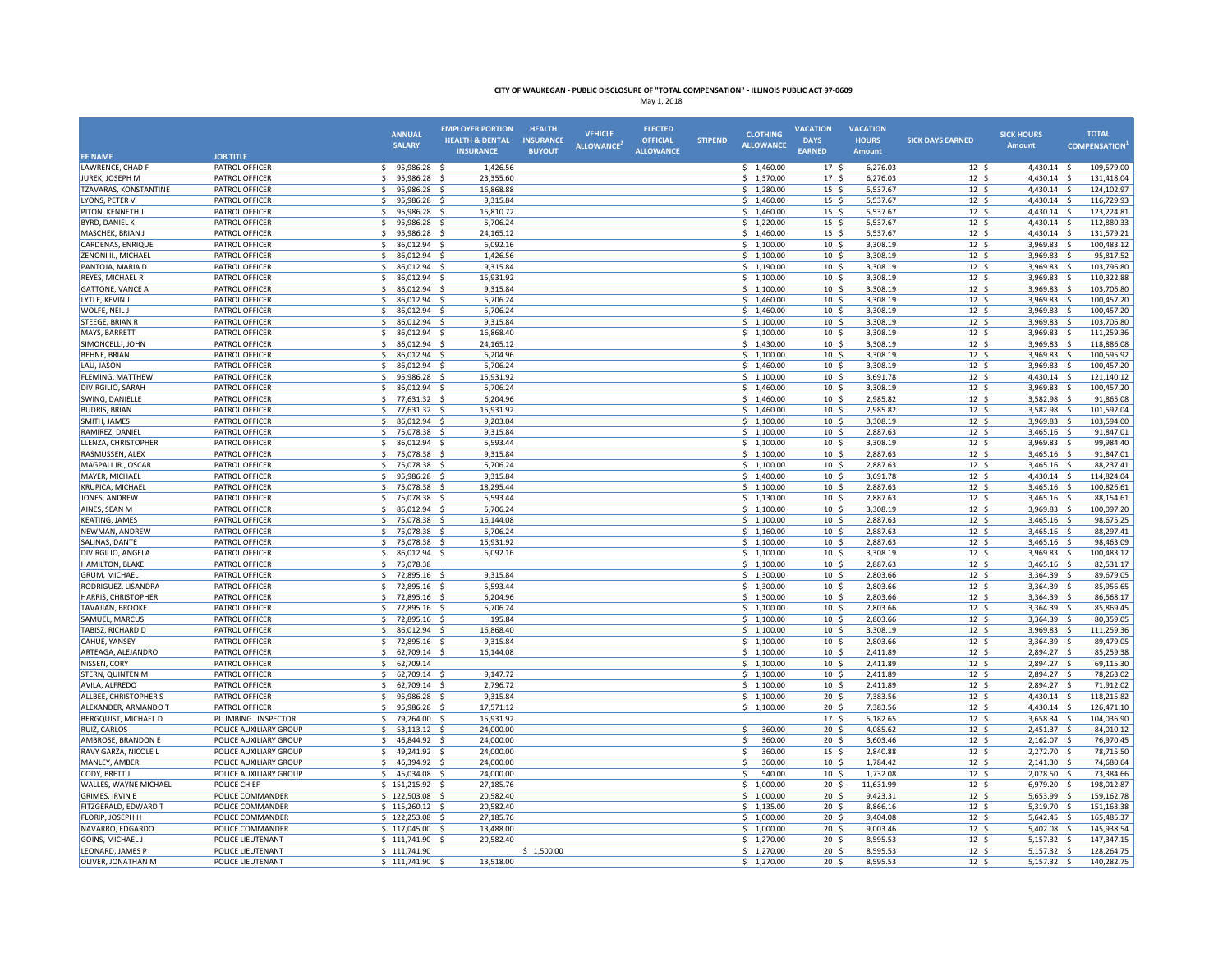|                                        |                                                      | <b>ANNUAL</b>                            | <b>EMPLOYER PORTION</b>        | <b>HEALTH</b>    | <b>VEHICLE</b>         | <b>ELECTED</b>   |                | <b>CLOTHING</b>                   | <b>VACATION</b>                     | <b>VACATION</b>      |                                     | <b>SICK HOURS</b>          | <b>TOTAL</b>                                    |
|----------------------------------------|------------------------------------------------------|------------------------------------------|--------------------------------|------------------|------------------------|------------------|----------------|-----------------------------------|-------------------------------------|----------------------|-------------------------------------|----------------------------|-------------------------------------------------|
|                                        |                                                      | <b>SALARY</b>                            | <b>HEALTH &amp; DENTAL</b>     | <b>INSURANCE</b> | <b>ALLOWANCE</b>       | OFFICIAL         | <b>STIPEND</b> | <b>ALLOWANCE</b>                  | <b>DAYS</b>                         | <b>HOURS</b>         | <b>SICK DAYS EARNED</b>             | <b>Amount</b>              | <b>COMPENSATION</b>                             |
| <b>EE NAME</b>                         | <b>JOB TITLE</b>                                     |                                          | <b>INSURANCE</b>               | <b>BUYOUT</b>    |                        | <b>ALLOWANCE</b> |                |                                   | <b>EARNED</b>                       | <b>Amount</b>        |                                     |                            |                                                 |
| <b>BEACH, ROBERT S</b>                 | POLICE LIEUTENANT                                    | $$111,741.90$ \$                         | 17,923.68                      |                  |                        |                  |                | \$1,270.00                        | $20 \frac{2}{3}$                    | 8,595.53             | 12 <sup>5</sup>                     | 5,157.32 \$                | 144,688.43                                      |
| JOSEPH, ANTHONY J                      | POLICE LIEUTENANT                                    | \$110,841.90\$                           | 20,582.40                      |                  |                        |                  |                | \$1,270.00                        | 20 <sub>5</sub>                     | 8,526.30             | 12 <sup>5</sup>                     | 5,115.78 \$                | 146,336.38                                      |
| <b>BUCKINGHAM, TIMOTHY</b>             | POLICE LIEUTENANT                                    | \$110,841.90\$                           | 26,833.92                      |                  |                        |                  |                | \$1,270.00                        | 20 <sub>5</sub>                     | 8,526.30             | $12\overline{5}$                    | 5,115.78                   | $\overline{\mathsf{s}}$<br>152,587.90           |
| MANDRO, MICHAEL D                      | POLICE LIEUTENANT                                    | \$110,302.94                             | 20,582.40                      |                  |                        |                  |                | \$1,315.00                        | 20 <sub>5</sub>                     | 8,484.84             | 12 <sup>5</sup>                     | 5,090.90                   | $\dot{\mathbf{s}}$<br>145,776.09                |
| KELLY, CORY L                          | POLICE LIEUTENANT                                    | \$110,841.90\$                           | 12,480.24                      |                  |                        |                  |                | \$1,270.00                        | 20 <sup>5</sup>                     | 8,526.30             | 12 <sup>5</sup>                     | 5,115.78                   | - \$<br>138,234.22                              |
| WHITE, BEATRICE D                      | POLICE RECORDS SUPERVISOR                            | \$78,460.90                              | 6,980.40                       |                  |                        |                  |                |                                   | 20 <sub>5</sub>                     | 6,035.45             | 12 <sup>5</sup>                     | 3,621.27                   | 95,098.03<br>-S                                 |
| KREPPEIN, JOSEPH H                     | POLICE SERGEANT                                      | $$107,514.74$ \$                         | 20,582.40                      |                  |                        |                  |                | \$1,000.00                        | 20 <sub>5</sub>                     | 8,270.36             | $12 \frac{2}{7}$                    | 4,962.22                   | s.<br>142.329.72                                |
| SRICHARMORN, PRACHAYA                  | POLICE SERGEANT                                      | $$107,514.74$ \$                         | 27,185.76                      |                  |                        |                  |                | \$1,000.00                        | $20 \frac{2}{3}$                    | 8,270.36             | $12 \quad$                          | 4,962.22                   | $\ddot{\mathsf{s}}$<br>148,933.08<br>142,689.72 |
| CHASTAIN, SCOTT D<br>MCGURN, TIMOTHY J | POLICE SERGEANT<br>POLICE SERGEANT                   | $$107,514.74$ \$                         | 20,582.40<br>20,582.40         |                  |                        |                  |                | \$1,360.00<br>\$1,000.00          | 20 <sub>5</sub><br>$20 \frac{2}{3}$ | 8,270.36<br>8,270.36 | 12 <sup>5</sup><br>$12 \frac{2}{7}$ | 4,962.22<br>4,962.22       | - \$<br>142,329.72<br>- \$                      |
| ROUSH, DEVIN W                         | POLICE SERGEANT                                      | $$107,514.74$ \$<br>$$107,514.74$ \$     | 13,518.00                      |                  |                        |                  |                | \$1,210.00                        | 20 <sub>5</sub>                     | 8,270.36             | 12 <sup>5</sup>                     | 4,962.22 \$                | 135,475.32                                      |
| WALKER, WILLIAM G                      | POLICE SERGEANT                                      | $$107,514.74$ \$                         | 18,976.80                      |                  |                        |                  |                | \$1,000.00                        | 20 <sub>5</sub>                     | 8,270.36             | 12 <sup>5</sup>                     | 4,962.22                   | $\ddot{\mathsf{s}}$<br>140,724.12               |
| MULLEN, BRIAN W                        | POLICE SERGEANT                                      | $$107,514.74$ \$                         | 20,582.40                      |                  |                        |                  |                | \$1,000.00                        | 20 <sub>5</sub>                     | 8,270.36             | 12 <sup>5</sup>                     | 4,962.22                   | $\mathsf{S}$<br>142,329.72                      |
| FONG, JOHN                             | POLICE SERGEANT                                      | $$101,455.25$ \$                         | 20,582.40                      |                  |                        |                  |                | \$1,110.00                        | 20 <sub>5</sub>                     | 7,804.25             | 12 <sup>5</sup>                     | 4,682.55 \$                | 135,634.45                                      |
| LOPEZ, FRANCISCO C                     | POLICE SERGEANT                                      | \$104,438.12\$                           | 19,767.60                      |                  |                        |                  |                | \$1,060.00                        | 20 <sub>5</sub>                     | 8,033.70             | 12 <sup>5</sup>                     | 4,820.22                   | 138,119.64<br>- S                               |
| THOMAS, SCOTT M                        | POLICE SERGEANT                                      | \$107,504.48                             | 10,480.08<br>- \$              |                  |                        |                  |                | \$1,000.00                        | 20 <sub>5</sub>                     | 8,269.58             | 12 <sup>5</sup>                     | 4,961.75                   | - Ś<br>132.215.88                               |
| AGALIANOS, ELIAS                       | POLICE SERGEANT                                      | \$101,455.25                             | 20,582.40                      |                  |                        |                  |                | \$1,410.00                        | $20 \frac{2}{3}$                    | 7,804.25             | $12 \frac{2}{7}$                    | 4,682.55                   | 135,934.45<br>s.                                |
| JACKSON, MARC                          | POLICE SERGEANT                                      | $$107,514.74$ \$                         | 20,582.40                      |                  |                        |                  |                | \$1,030.00                        | 20 <sub>5</sub>                     | 8,270.36             | 12 <sup>5</sup>                     | 4,962.22                   | $\leq$<br>142,359.72                            |
| HALL, MONTAGUE A                       | POLICE SERGEANT                                      | \$103,434.99                             | 19,767.60                      |                  |                        |                  |                | \$1,360.00                        | $20 \frac{2}{3}$                    | 7,956.54             | $12 \frac{2}{7}$                    | 4,773.92                   | 137,293.05<br>- \$                              |
| LANGLAIS, BRANDON J                    | POLICE SERGEANT                                      | $$107,514.74$ \$                         | 6,419.28                       |                  |                        |                  |                | \$1,000.00                        | 20 <sub>5</sub>                     | 8,270.36             | 12 <sup>5</sup>                     | 4,962.22 \$                | 128,166.60                                      |
| NEAL, CRAIG E                          | POLICE SERGEANT                                      | \$101,455.25                             | 20,582.40                      |                  |                        |                  |                | \$1,050.00                        | $20 \frac{2}{3}$                    | 7,804.25             | $12 \quad$                          | 4,682.55 \$                | 135,574.45                                      |
| HAWBAKER, BRIAN K                      | POLICE SERGEANT                                      | \$102,441.84                             | 27,185.76                      |                  |                        |                  |                | \$1,050.00                        | 20 <sub>5</sub>                     | 7,880.14             | 12 <sup>5</sup>                     | 4,728.08                   | 143,285.83<br>−\$                               |
| BRADFIELD JR., BRIAN P                 | POLICE SERGEANT                                      | \$103,404.08\$                           | 20,582.40                      |                  |                        |                  |                | \$1,180.00                        | 17 <sup>5</sup>                     | 6,761.04             | 12 <sup>5</sup>                     | 4,772.50 \$                | 136,700.01                                      |
| GARCIA, CESAR                          | POLICE SERGEANT                                      | \$100,450.74\$                           | 20,582.40                      |                  |                        |                  |                | \$1,290.00                        | 17 <sup>5</sup>                     | 6,567.93             | 12 <sup>5</sup>                     | 4,636.19                   | 133,527.26<br>- S                               |
| CALIENDO, ANGELO J                     | PROPERTY EVIDENCE MANAGER                            | 64,396.98<br>-S                          | 17,923.68<br>- \$              |                  |                        |                  |                |                                   | 17 <sup>5</sup>                     | 4,210.57             | 12 <sup>5</sup>                     | 2,972.17 \$                | 89.503.40                                       |
| SELLERS, MICHAEL F                     | PROPERTY EVIDENCE MANAGER                            | 65,660.06<br>-S                          | 17,923.68<br>- \$              |                  |                        |                  |                |                                   | 15 <sup>5</sup>                     | 3,788.08             | 12 <sup>5</sup>                     | 3,030.46                   | 90,402.28<br>-S                                 |
| MAROCCO, BARBARA                       | PT CLERICAL TECH <sup>®</sup>                        | S.<br>50,125.94                          |                                |                  |                        |                  |                |                                   | 20 <sub>5</sub>                     | 3,855.84             | 12 <sup>5</sup>                     | 2,313.50 \$                | 56,295.29                                       |
| HAWBAKER, BETH A                       | PT PROPERTY EVIDENCE                                 | \$<br>51,802.92                          |                                |                  |                        |                  |                |                                   | 10 <sup>5</sup>                     | 1,992.42             | $12 \frac{2}{7}$                    | 2,390.90                   | 56,186.24<br>-\$                                |
| MORENO, MARIA                          | PT WRKFRCE DEV INTERN                                | 10,989.00<br>$\mathsf{S}$                |                                |                  |                        |                  |                |                                   |                                     |                      |                                     |                            | 10,989.00<br><sup>\$</sup>                      |
| NEEDHAM, PATRICK R                     | PUBLIC WORKS SUPERINTENDENT                          | $\mathsf{S}$<br>93,733.12                |                                | \$1,500.00       |                        |                  |                | \$<br>175.00                      | 17 <sup>5</sup>                     | 6,128.70             | 12 <sup>5</sup>                     | 4,326.14 \$                | 105,862.97                                      |
| MCGUIRE, MARK R                        | PUBLIC WORKS SUPERVISOR                              | 79,833.96<br>-Ś                          | 9,600.00                       |                  |                        |                  |                | Ŝ.<br>175.00                      | 20 <sub>5</sub>                     | 6,141.07             | 12 <sup>5</sup>                     | 3,684.64                   | 99,434.68<br>s.                                 |
| WOLWARK, JEFFREY                       | PUBLIC WORKS SUPERVISOR                              | Ŝ.<br>79.833.96                          | - Ś<br>24.000.00               |                  | Ŝ.<br>231.08<br>222.36 |                  |                | Ŝ.<br>175.00<br>Ŝ                 | 20 <sub>5</sub>                     | 6.141.07             | 12 <sup>5</sup>                     | 3.684.64                   | s.<br>114.065.76<br>114,232.04                  |
| TORRES, ARTURO S<br>JOHNSTON, DIANE I  | PUBLIC WORKS SUPERVISOR<br>PUBLIC WORKS SUPERVISOR   | \$<br>79,833.96 \$<br>\$<br>69,661.98 \$ | 24,000.00<br>24,000.00         |                  | \$.                    |                  |                | 350.00<br>$\mathcal{S}$<br>175.00 | $20 \frac{2}{3}$<br>20 <sup>5</sup> | 6,141.07<br>5,358.61 | $12 \frac{1}{2}$<br>12 <sup>5</sup> | 3,684.64 \$<br>3,215.17 \$ | 102,410.76                                      |
| GARLAND, CHRIS A                       | PUBLIC WORKS SUPERVISOR                              | \$<br>75,301.12                          | 24,000.00                      |                  |                        |                  |                | 350.00<br>\$                      | $20 \frac{2}{3}$                    | 5,792.39             | $12 \quad$                          | 3,475.44                   | $\ddot{\varsigma}$<br>108,918.95                |
| MCKNIGHT, FELLIE                       | PUBLIC WORKS SUPERVISOR                              | \$<br>79,033.96 \$                       | 24,000.00                      |                  |                        |                  |                | S.<br>175.00                      | 20 <sub>5</sub>                     | 6,079.54             | 12 <sup>5</sup>                     | 3,647.72 \$                | 112,936.22                                      |
| KENNEDY, BRUCE W                       | PUBLIC WORKS SUPERVISOR                              | \$<br>74,501.12 \$                       | 24,000.00                      |                  |                        |                  |                | \$<br>175.00                      | $20 \frac{2}{3}$                    | 5,730.86             | $12 \frac{2}{7}$                    | 3,438.51                   | 107,845.49<br>- \$                              |
| ZNIDERSIC, GARY F                      | PUBLIC WORKS SUPERVISOR                              | $\mathsf{S}$<br>79,033.96 \$             | 24,000.00                      |                  |                        |                  |                | 175.00<br>$\mathsf{s}$            | 20 <sub>5</sub>                     | 6,079.54             | 12 <sup>5</sup>                     | 3,647.72                   | 112,936.22<br>−\$                               |
| O'DONOGHUE, PATRICK T                  | PUBLIC WORKS SUPERVISOR                              | <sup>5</sup><br>69,780.10                | 24,000.00<br>- \$              |                  |                        |                  |                | 175.00<br><sup>\$</sup>           | 15 <sup>5</sup>                     | 4,025.78             | $12 \quad$                          | 3,220.62                   | $\mathsf{s}$<br>101,201.50                      |
| BETHKE, DAVID M                        | PUBLIC WORKS SUPERVISORSOR                           | -Ś<br>69,261.98                          | 24,000.00                      |                  |                        |                  |                | Ŝ.<br>175.00                      | 20 <sub>5</sub>                     | 5,327.84             | 12 <sup>5</sup>                     | 3,196.71                   | 101,961.53<br>-\$                               |
| BAILEY, WAYNE                          | REHABILITATION COORDINATOR                           | 57.369.00<br>-S                          | 347.04<br>- \$                 | \$1,500.00       |                        |                  |                |                                   | 10 <sub>5</sub>                     | 2.206.50             | 12 <sup>5</sup>                     | 2.647.80                   | s.<br>64.070.34                                 |
| <b>FURLOW, SHAMIKIA T</b>              | SEIU: ADMIN ASST                                     | -S<br>64,288.92 \$                       | 6,204.96                       |                  |                        |                  |                |                                   | 20 <sub>5</sub>                     | 4,945.30             | 12 <sup>5</sup>                     | 2,967.18                   | 78,406.36<br>- S                                |
| KAY, KAREN                             | SENIOR ACCOUNTANT                                    | Ŝ.<br>68,921.06 \$                       | 17,923.68                      |                  |                        |                  |                |                                   | 10 <sup>5</sup>                     | 2.650.81             | 12 <sup>5</sup>                     | 3.180.97 \$                | 92.676.52                                       |
| MARTINEZ, SHERI                        | SENIOR ACCOUNTANT                                    | -\$<br>66,244.88                         | 17,923.68                      |                  |                        |                  |                |                                   | 10 <sup>5</sup>                     | 2,547.88             | $12 \text{ }$                       | 3,057.46                   | 89,773.90<br>-\$                                |
| GARCIA, JUAN                           | SENIOR ACCOUNTANT                                    | -Ś<br>64,945.92                          | 12,480.24<br>- S               |                  |                        |                  |                |                                   | 10 <sup>5</sup>                     | 2,497.92             | 12 <sup>5</sup>                     | 2,997.50 \$                | 82,921.58                                       |
| TOMLIN, RUSSELL S                      | <b>SENIOR PLANNER</b>                                | 88,658.88 \$<br>\$                       | 27,185.76                      |                  |                        |                  |                |                                   | $20 \frac{2}{3}$                    | 6,819.91             | $12 \frac{2}{7}$                    | 4,091.95 \$                | 126,756.50                                      |
| PURTELL, MICHAEL V                     | <b>SENIOR PLANNER</b>                                | \$<br>86,929.57                          | 10,480.08                      | 500.00           |                        |                  |                |                                   | 17 <sup>5</sup>                     | 5,683.86             | 12 <sup>5</sup>                     | 4,012.13                   | 107,605.64                                      |
| SABOURIN, STEVEN W                     | <b>SENIOR PLANNER</b>                                | <sup>5</sup><br>82,866.96                | 17,923.68<br>$\mathbf{S}$      |                  |                        |                  |                |                                   | 20 <sub>5</sub>                     | 6,374.38             | $12 \quad$                          | 3,824.63                   | 110,989.65<br>-\$                               |
| TEKAMPE, CINDY M<br>FIGUEROA, M SUSANA | SPECIAL PROJECTS ANALYST<br>SPECIAL PROJECTS ANALYST | -Ś<br>88,408.88<br>64,945.92<br>\$       | 10,480.08<br>13,518.00<br>- \$ |                  |                        |                  |                |                                   | 20 <sub>5</sub><br>10 <sup>5</sup>  | 6,800.68<br>2,497.92 | 12 <sup>5</sup><br>12 <sup>5</sup>  | 4,080.41<br>2.997.50       | 109,770.05<br>-\$<br>83,959.34                  |
| PITCHFORD, MARKUS                      | SPECIAL PROJECTS ANALYST                             | -S<br>64,945.92 \$                       | 10,480.08                      |                  |                        |                  |                |                                   | 10 <sup>5</sup>                     | 2,497.92             | 12 <sup>5</sup>                     | 2,997.50 \$                | 80,921.42                                       |
| MAILLARD, THOMAS                       | SPECIAL PROJECTS ANALYST                             | Ŝ.<br>64,945.92 \$                       | 10,480.08                      |                  |                        |                  |                |                                   | 10 <sup>5</sup>                     | 2,497.92             | 12 <sup>5</sup>                     | 2,997.50 \$                | 80,921.42                                       |
| MAGNUSON, DAVID S                      | SR. TELECOMMUNICATOR                                 | \$<br>68,642.12                          | 9,315.84                       |                  |                        |                  |                |                                   | 20 <sub>5</sub>                     | 5,280.16             | 12 <sup>5</sup>                     | 3,168.10                   | 86,406.22<br>s.                                 |
| ARENAS, JAVIER D                       | SR. TELECOMMUNICATOR                                 | \$<br>63,990.04 \$                       | 17,571.12                      |                  |                        |                  |                |                                   | 17 <sup>5</sup>                     | 4,183.96             | $12 \frac{2}{7}$                    | 2,953.39                   | 88,698.51<br>- S                                |
| WALTERS, INGRID                        | SR. TELECOMMUNICATOR                                 | 62,489.96 \$<br>\$                       | 9,315.84                       |                  |                        |                  |                |                                   | 10 <sup>5</sup>                     | 2,403.46             | $12 \frac{2}{7}$                    | 2,884.15 \$                | 77,093.41                                       |
| AVALOS, MARY A                         | STAFF ACCOUNTANT                                     | \$<br>65,106.88 \$                       | 20,582.40                      |                  |                        |                  |                |                                   | 20 <sub>5</sub>                     | 5,008.22             | 12 <sup>5</sup>                     | 3,004.93                   | 93,702.43                                       |
| MORALES, ITZEL                         | STAFF ACCOUNTANT                                     | 57,369.00<br>\$                          | 6,853.68<br>- S                |                  |                        |                  |                |                                   | 10 <sup>5</sup>                     | 2,206.50             | $12 \quad$                          | 2,647.80                   | 69,076.98<br>−\$                                |
| GARZA, IRMA                            | TELECOMMUNICATIONS MANAGER                           | 83,265.96<br>-Ś                          | 27,185.76                      |                  |                        |                  |                |                                   | 20 <sub>5</sub>                     | 6,405.07             | 12 <sup>5</sup>                     | 3,843.04                   | 120,699.84<br>-\$                               |
| BATZ, LYN A                            | TELECOMMUNICATIONS SUPERVISOR                        | 75,852.06<br>\$                          | 13,488.00<br>- \$              |                  |                        |                  |                |                                   | 20 <sub>5</sub>                     | 5,834.77             | 12S                                 | 3,500.86                   | 98.675.70<br>−\$                                |
| MONK, DONNA V                          | TELECOMMUNICATIONS SUPERVISOR                        | S.<br>70,171.06 \$                       | 10,480.08                      |                  |                        |                  |                |                                   | 20 <sub>5</sub>                     | 5,397.77             | 12 <sup>5</sup>                     | 3,238.66                   | 89,287.58<br>- \$                               |
| KUMAR, REBECCA A                       | TELECOMMUNICATIONS SUPERVISOR                        | \$<br>67,570.10 \$                       | 6,980.40                       |                  |                        |                  |                |                                   | 17 <sup>5</sup>                     | 4.418.05             | 12S                                 | 3,118.62 \$                | 82,087.17                                       |
| <b>GALLEGOS, SHARON M</b>              | TELECOMMUNICATOR                                     | \$<br>59,307.06                          | 12,016.08<br>- \$              |                  |                        |                  |                |                                   | 20 <sub>5</sub>                     | 4,562.08             | 12 <sup>5</sup>                     | 2,737.25                   | 78,622.47<br>-\$                                |
| <b>BUTLER, TYSLY R</b>                 | TELECOMMUNICATOR                                     | 56,772.96 \$<br>-S                       | 18.295.44                      |                  |                        |                  |                |                                   | 20 <sub>5</sub>                     | 4.367.15             | 12 <sup>5</sup>                     | 2,620.29                   | -\$<br>82.055.84                                |